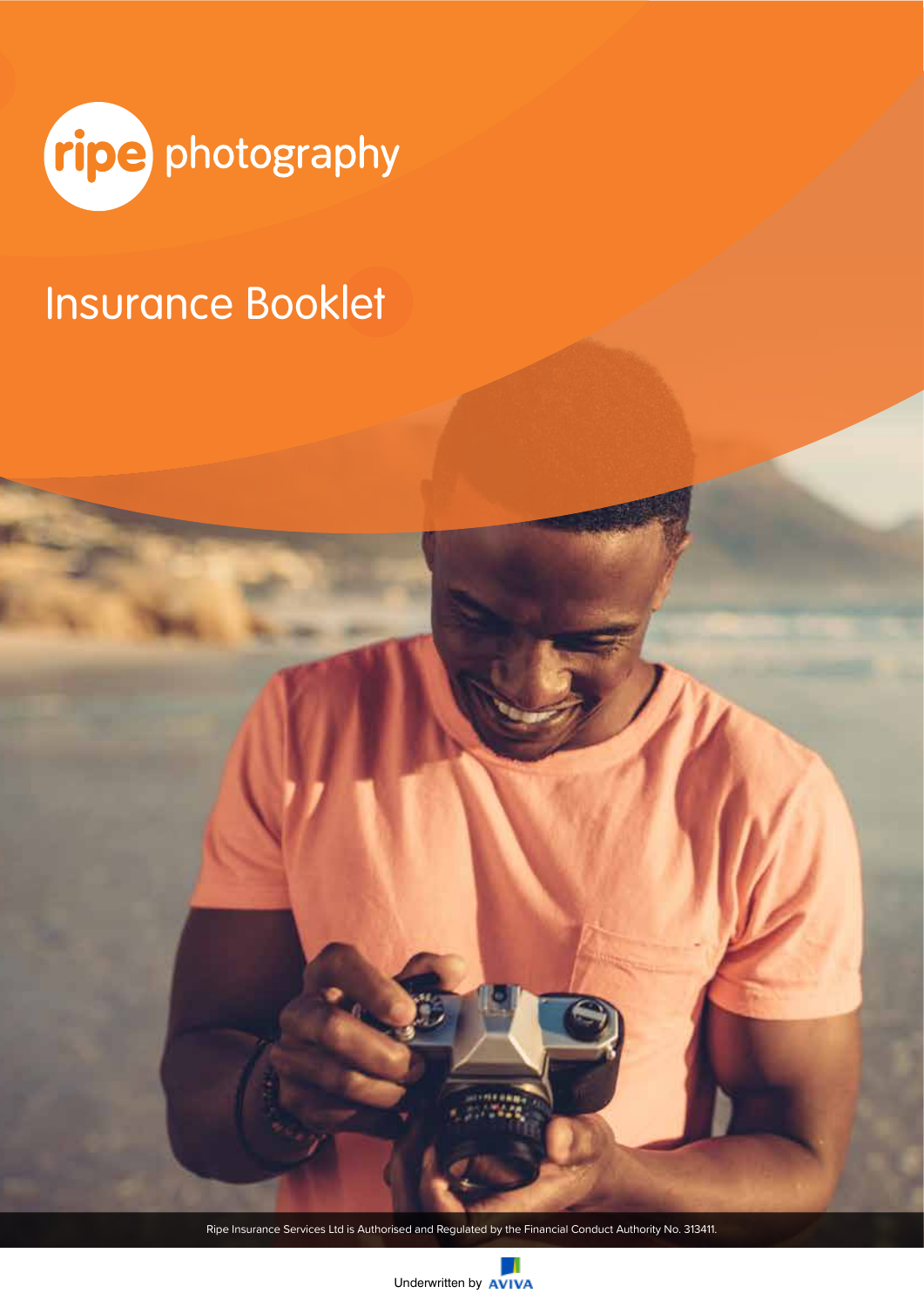

# Contents

| <b>Section</b>                                             | <b>Page Number(s)</b> |
|------------------------------------------------------------|-----------------------|
|                                                            |                       |
|                                                            |                       |
|                                                            |                       |
|                                                            |                       |
| Section 1 - Theft of Photography Equipment                 |                       |
| Section 2 - Accidental Damage to Photography Equipment  13 |                       |
|                                                            |                       |
|                                                            |                       |
|                                                            |                       |
|                                                            |                       |
|                                                            |                       |
|                                                            |                       |
|                                                            |                       |
|                                                            |                       |
|                                                            |                       |
|                                                            |                       |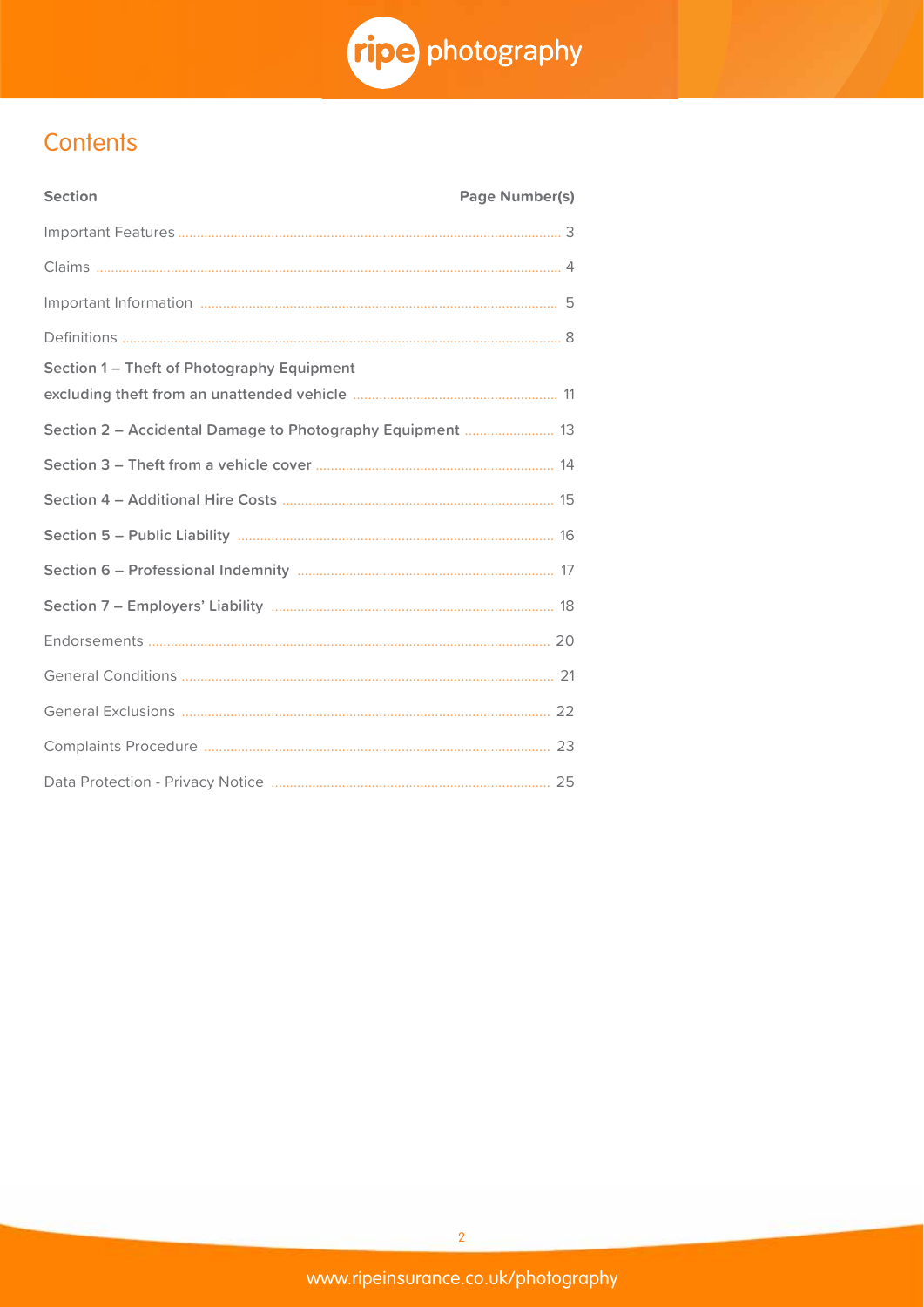

# Important Features

**Thank you for choosing Ripe Photography.**

Ripe Insurance Services Limited is authorised and regulated by the Financial Conduct Authority.

We have tried to make this document easy to read. However, we have still had to use some words that have a special meaning these are listed and explained in 'definitions'. From now on wherever a word with a definition is uses it will be printed in **bold** type.

#### NAME OF THE UNDERWRITER

Aviva Insurance Limited (Registered in Scotland No. 2116. Registered office: Pitheavlis, Perth, PH2 0NH. Authorised by the Prudential Regulation Authority and regulated by the Financial Conduct Authority and the Prudential Regulation Authority. Firm Reference Number 202153.

If**You** shall make any claim knowing the same to be false or fraudulent, as regards amount or otherwise, this **Policy** shall become void and all claims hereunder shall be forfeited.

**We** must draw **Your** attention to a number of important features of this Insurance:

- This document provides details of **Your Policy** and the terms and conditions that apply. The **Policy** is a legal contract between **You** and **Us**. The **Policy** wording, **Insurance Schedule** and any notice to policy holders provided to **You** at renewal make one document and must be read together. Please keep them together
- The contract is based on the information **You** gave **Us** when **You** applied for the insurance
- **Your Policy** is in the following parts:

| <b>POLICY</b>                                                                                  | <b>SCHEDULE</b>                                                                                                   | <b>NOTICE TO POLICYHOLDERS</b>                                                                   |
|------------------------------------------------------------------------------------------------|-------------------------------------------------------------------------------------------------------------------|--------------------------------------------------------------------------------------------------|
| What is covered and what isn't.<br>in conjunction with the <b>Insurance</b><br><b>Schedule</b> | The sections of the <b>Policy</b> that apply<br>$\bullet$<br>to you and the dates from which cover<br>is in force | Provides information about any<br>$\bullet$<br>changes to Your renewal terms and<br>policy cover |
| How to make a <b>Claim</b> and how <b>We</b> will<br>settle that Claim                         | The various limits and sums insured<br>$\bullet$<br>that apply to <b>Your</b> cover                               |                                                                                                  |
| <b>Our</b> obligations to You                                                                  | Any special terms that apply to Your<br>$\bullet$                                                                 |                                                                                                  |
| The terms and conditions You must<br>comply with                                               | <b>Policy including any Endorsements</b><br>Your premium<br>$\bullet$<br>Your Policy number                       |                                                                                                  |

**Our** part of the contract is that **We** will provide the cover set out in this **Policy** wording:

- for those sections which are shown on **Your Insurance Schedule**
- for the insurance period set out on the same **Insurance Schedule**.

Your part of the contract is:

- **You** must pay the Premium as shown on **Your Insurance Schedule** for each insurance period
- **You** must comply with all the terms and conditions set out in this **Policy**.

If **You** do not meet **Your** part of the contract, **We** may turn down a claim or increase the premium.

#### IMPORTANT FEATURES:

- **Insurance Booklet: You** should read this document carefully in conjunction with the **Insurance Schedule**. It gives details of what is and is not covered by the insurance and the Conditions and Exclusions of the cover
- **Conditions and Exclusions:** Conditions and exclusions will apply to individual sections of the insurance while general exclusions and conditions will apply to the whole insurance
- **Limits:** All sections have limits on the amount **We** will pay under that section. Some sections also include inner limits for example for one item
- **Excesses:** Claims under certain sections will be subject to an **Excess**. Where there is an **Excess**, **You** will be responsible for paying the first part of a claim
- **Reasonable Care: You** are required to take all reasonable care to protect yourself and **Your Photography Equipment** and to act as though **You** are not insured
- **Complaints:** This insurance includes a complaints procedure which tells **You** what steps **You** can take if **You** wish to make a complaint
- **'Cooling Off' Period:** This insurance booklet contains a 'cooling off' period as shown in '**Your** right to cancel'.

**PLEASE READ THESE FEATURES, YOUR INSURANCE SCHEDULE AND THE WHOLE OF THIS DOCUMENT CAREFULLY.**

If the insurance does not meet **Your** requirements please cancel it within 14 days from receipt of documentation. Please note that this insurance is only available to individuals who are resident in the **United Kingdom**.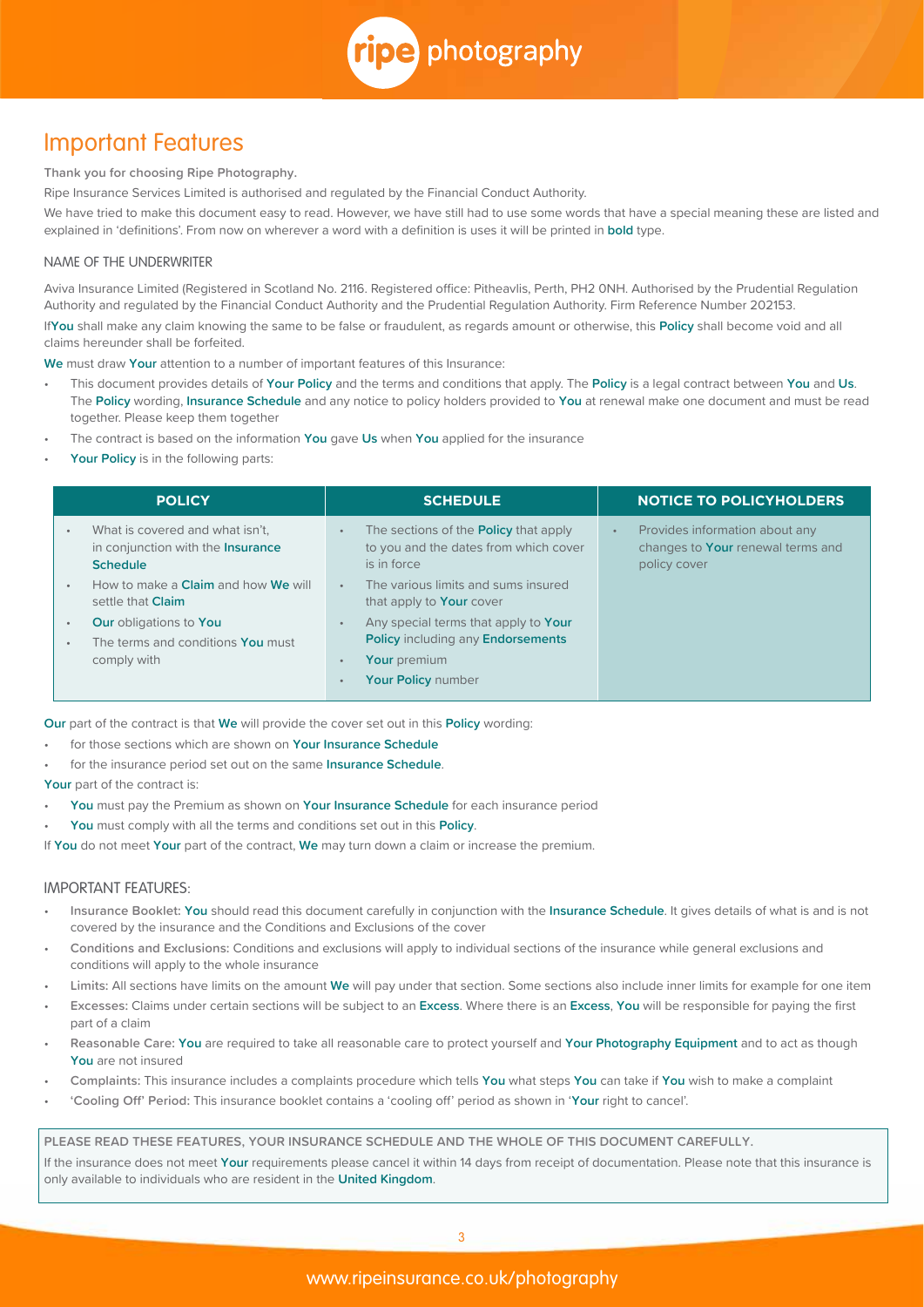

# Claims

# OUR CLAIMS DEPARTMENT

In the event **You** need to make a claim, **Our** claims service is provided by Davies Group who are **Our** nominated claims handers.

# HOW TO MAKE A CLAIM

If an event giving rise to a claim under this insurance occurs **You** shall:

- 1. Notify Davies Group as follows:
	- a. As soon as reasonably possible but within 30 days of the date of the incident being discovered
	- b. Within 7 days of the date of becoming aware of any claim in respect of riot, civil commotion, strikers or locked out workers.

Give details of **Your** claim by either:

- Telephone: +44 (0)344 274 3270
- Post: Ripe Insurance for Photography Claims Department, Davies Group, PO BOX 2801, Hanley, Stoke on Trent, ST4 5DN
- Email: newclaim.photography@davies-group.com

# CLAIMS CONDITIONS

These are the claims conditions **You** will need to keep to as **Your** part of this contract. If **You** do not, a claim may be rejected or payment could be reduced or **Your Policy** might be invalid.

- 1. If an event giving rise to a claim under this insurance occurs **You** shall:
	- (a) take immediate action to minimize the loss, destruction, damage, injury, illness or disease
	- (b) pass every letter, claim, writ, summons and process to **Us** immediately upon receipt.
- 2. **We** shall have sole control of all claims procedures and settlements
- 3. **We** will be entitled, at **Our** cost, but in **Your** name, to:
	- a. Take legal proceedings for Our own benefit in respect of the cost of the claim, damages or otherwise; or
	- b. Take over and conduct the defence or settlement of any claim
- 4. No admission, offer, promise, payment, or indemnity shall be made or given by **You** or on **Your** behalf without **Our** written consent
- 5. If **You** or anyone acting on **Your** behalf does not comply with **Our** requirements or hinders or obstructs **Us** in carrying out any of the above mentioned acts then all benefit under this insurance shall be forfeited
- 6. Salvage Following a valid claim, **We** may, without incurring any further liability and without diminishing **Your** right to rely on any condition of this insurance, take and keep possession of any of the **Photography Equipment** insured under Section 1 and to deal with salvage in a reasonable manner, but **You** may not abandon any property insured to **Us**
- 7. **We** may at any time at **Our** sole discretion pay to **You** the maximum sum payable hereunder or any lesser sums for which any claim or claims can be settled. **We** shall not be under any further liability except for payment of costs and expenses which may have been incurred prior to such payment, provided that in the event of a claim or series of claims resulting in **Your** liability to pay a sum in **Excess** of the Sum Insured or **Limit of Indemnity**. **Our** liability for such costs and expenses shall not exceed an amount being in the same proportion as **Our** payment to **You** bears to the total payment made by **You** or on **Your** behalf in settlement of the claim or claims.
- 8. If **You** are abroad at the time of an incident leading to a claim, **We** will not replace any **Photography Equipment** until **You** return to the **United Kingdom**
- 9. If an event giving rise to a claim under this insurance occurs **You** shall:
	- a. ensure the Police are notified in respect of malicious damage &/or theft incidents as soon as reasonably practicable and certainly within 24 hours of discovery. A crime reference number must also be obtained
	- b. provide **Us** with all proofs and information in relation to a claim that **We** may reasonably require together with (if required) a statutory declaration of the truth of the claim and any connected matters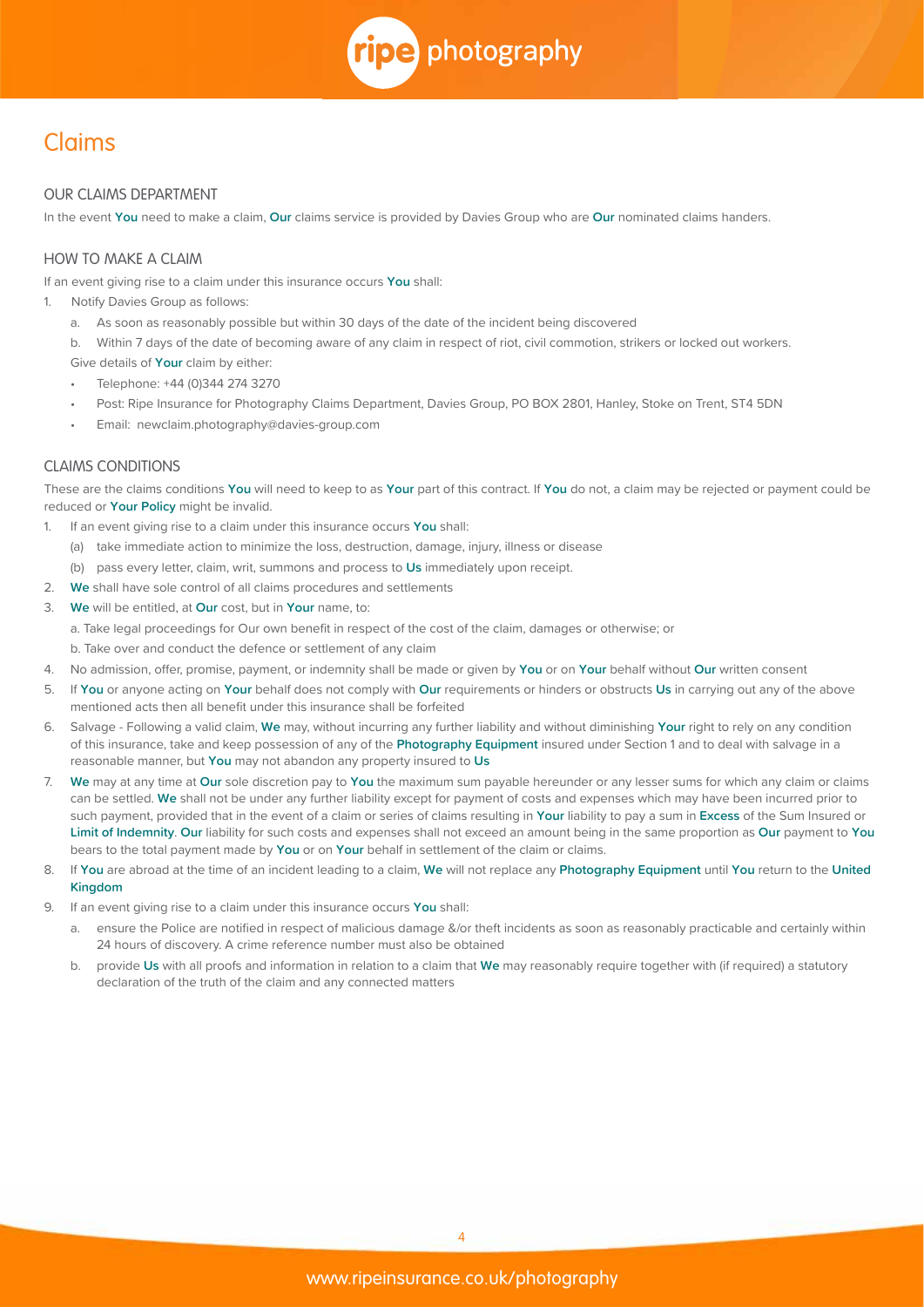ripe photography

# Important Information

## INSURANCE BOOKLET

**You** should read this document carefully in conjunction with the **Insurance Schedule**. It gives details of what is and is not covered by the insurance and the conditions and exclusions of the cover

# **CONDITIONS**

**Your Policy** describes certain things which you are required to do to make sure that **You** are protected and that **Your Policy** cover operates fully. For example, **You** must:

- Tell **Us** about changes which could affect **Your Policy**
- Make sure that **Your** sums insured are high enough to cover the **Photography Equipment** to be insured
- Take reasonable care of **Your** property

# **EXCLUSIONS**

Exclusions will apply to each section and general exclusions will apply to the whole insurance.

# STATEMENT OF DEMANDS AND NEEDS

This policy meets the demands and needs of a photographer who requires insurances for:

- Theft or **Accidental Damage** to **Photography Equipment** and/or
- Additional Hire Costs and/or
- Public Liability as a result of **Your** ownership or use of **Photography Equipment** and/or
- Professional Indemnity and/or
- Employers' Liability as shown in this **Insurance Booklet**.

#### REASONABLE CARE

It is **Your** responsibility to look after and regularly maintain your **Photography Equipment**. **Your Policy** is intended to cover **You** against unforeseen events like **Accidental Damage** or theft. It does not cover wear and tear or damage which happens gradually over a period of time.

# YOUR DUTY TO PREVENT LOSS OR DAMAGE

**You** and any other person this insurance applies to must take all reasonable precautions to prevent accidents, theft or damage. **You** must keep property that is insured under **Your Policy** in good condition.

#### CONSUMER INSURANCE ACT

You are required by the provisions of the Consumer Insurance (Disclosure and Representations) Act to take care to supply accurate and complete answers to all the questions in the declaration and to make sure that all information supplied is true and correct. **You** must tell **Us** of any changes as soon as possible. Failure to advise **Us** of a change allows the insurer to cancel the **Policy**, sometimes back to its start date and to keep any premiums paid.

# KEEPING US INFORMED

This **Policy** is based on the information **You** have given **Us** about **You**.

**You** must tell **Us** immediately about the following changes:

- Any changes to the levels of cover **You** require
- Any changes to **Your** contact information
- Any criminal convictions or if **You** have had any other insurance declined, cancelled or had special terms imposed

If **You** fail to disclose all relevant information or make a misrepresentation, **We** may:

- Cancel **Your** policy and refuse to pay any claim, or
- **We** may not pay the claim in full, or
- **We** may revise the premium and/or change any **Excess**, or
- The extent of cover may be affected.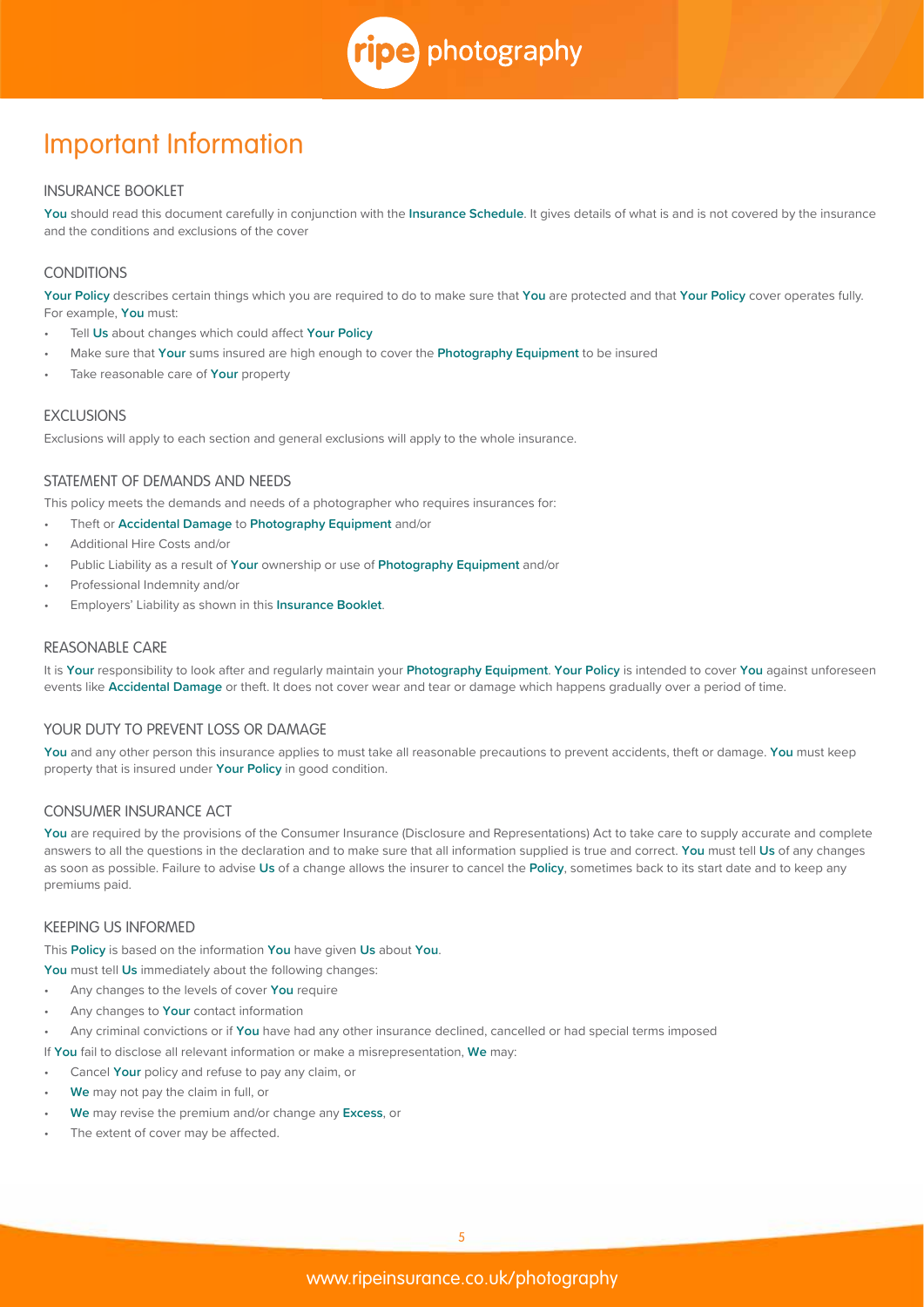

### YOUR RIGHT TO CANCEL

If **You** are not happy with it and choose to cancel **Your** policy within the first 14 days of the purchase or renewal of the policy or the day on which **You** receive **Your** policy documentation, whichever is the later, **You** will be entitled to a full refund of **Your** policy insurance premium including any insurance premium tax and policy fees paid, on condition that no claims have been made or are pending. **You** must send a signed letter of cancellation via post or send an email. If **You** have spoken to **Us** to arrange **Your** policy, **We** may deduct an administration fee of up to £10 but this charge will not be made if **You** have arranged **Your** policy online without speaking to **Us**.

**You** may cancel after the 14 days have expired. **We** may provide **You** with a refund of premium less the administration cancellation fee of up to £30.00. There will also be no return of premium where the premium refund due is less than £10. **You** must send a signed letter of cancellation via post or send an email.

### OUR RIGHT TO CANCEL

**We** may at any time cancel any insurance document by sending at least 14 days notice to **You** at **Your** last known email and/or postal address. Provided the premium has been paid in full **You** shall be entitled to a proportionate rebate of premium in respect of the unexpired period showing on the insurance.

Valid reasons include but are not limited to:

- Non-payment of premium. If payment is not paid when due **We** will write to **You** requesting payment by a specific date. If **We** receive payment by the date set out in the letter **We** will take no further action. If **We** do not receive payment by this date **We** will cancel the insurance from the cancellation date shown on the letter.
- Where **We** reasonably suspect fraud
- Where **You** fail to co-operate with **Us** or provide **Us** with information or documentation **We** reasonably require, and this affects **Our** ability to process a claim or defend **Our** interests. See the 'Claims' section in this policy booklet
- Where **You** have not taken reasonable care to provide complete and accurate answers to the questions **We** ask. See the 'Keeping Us Informed' section of this policy booklet.

If **We** cancel the policy **You** will be entitled to a refund of the premium paid in respect of the cancelled cover, less a proportionate deduction for the time **We** have provided such cover, unless the reason for cancellation is fraud and/or **We** are legally entitled to keep the premium.

#### GOVERNING LAW

Unless some other law is agreed in writing, this **Policy** is governed by English law. If there is a dispute, it will only be dealt with in the courts of England or of the country within the UK in which **Your** main residence is situated.

#### FRAUD PREVENTION AND DETECTION

In order to prevent and detect fraud **We** may at any time:

- 1. Share information about **You** with other organisations and public bodies including the police;
- 2. Check and/or file **Your** details with fraud prevention agencies and databases, and if **You** give false or inaccurate information and **We** suspect fraud, **We** will record this. **We** can supply on request further details of the databases **We** access or contribute to. If **You** require further details please contact **Us** at:

Policy Investigation Unit, Aviva, PO Box 3596

Surrey Street

Norwich

NR1 3EB

Telephone: 0800 068 3254 Email: consumerfraud\_IB@aviva.com

# DATA PROTECTION

Please note that any information provided to **Us** will be processed by **Us** and **Our** agents in compliance with the provisions of data protection legislation (including the General Data Protection Regulation from the 25th May 2018), for the purpose of providing insurance and handling claims, if any, which may necessitate providing such information to third parties. Under the General Data Protection Regulation **You** have a right of access to see personal information about **You** that is held in **Our** records, whether electronically or manually. **We** may also send the information in confidence for process to other companies acting on their instructions including those located outside the European Economic Area. If this happens, **We** will ensure that anyone to whom **We** pass **Your** information agrees to treat **Your** information with the same level of protection as if **We** were dealing with it. **We** and other organisations may also search these agencies and databases to:

- 1. Help make decisions about the provision and administration of insurance and related services for **You**
- 2. Trace debtors or beneficiaries, recover debt, prevent fraud and to manage **Your** accounts or insurance policies; and
- 3. Check **Your** identity to prevent money laundering, unless **You** provide other satisfactory proof of identity.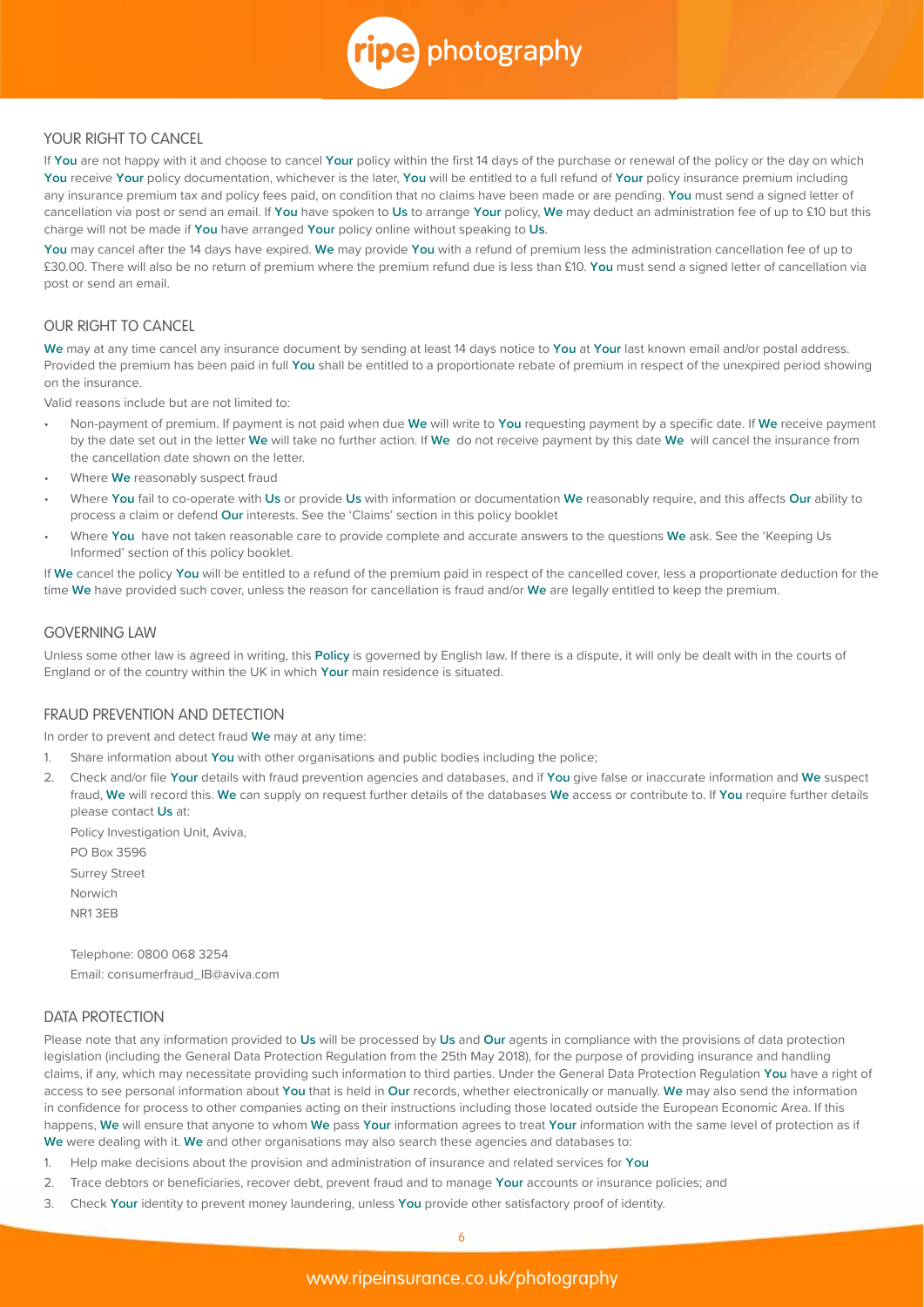

# TELEPHONE CHARGES

Calls are charged at national call rates (charges may vary dependent on Your network provider) and are usually included in inclusive minute plans from landlines and mobiles. For **Our** joint protection telephone calls may be recorded and/or monitored

# AUTOMATIC REINSTATEMENT OF THE SUM INSURED

In the event of damage or partial loss to **Your Photography Equipment** the sum insured will be automatically reinstated from the date of the loss unless **You** have written to **Us** or **We** have written to **You**, to the contrary. In accordance with the automatic reinstatement of the sum insured **You** will undertake to pay the necessary premium as **We** may require for reinstatement from that date.

# CUSTOMERS WITH DISABILITIES

This policy and other associated documentation are also available in large print. If **You** require this or any additional support please contact Ripe Insurance for Photography.

# USE OF LANGUAGE

Unless otherwise agreed, the contractual terms and conditions and other information relating to this contract will be in English.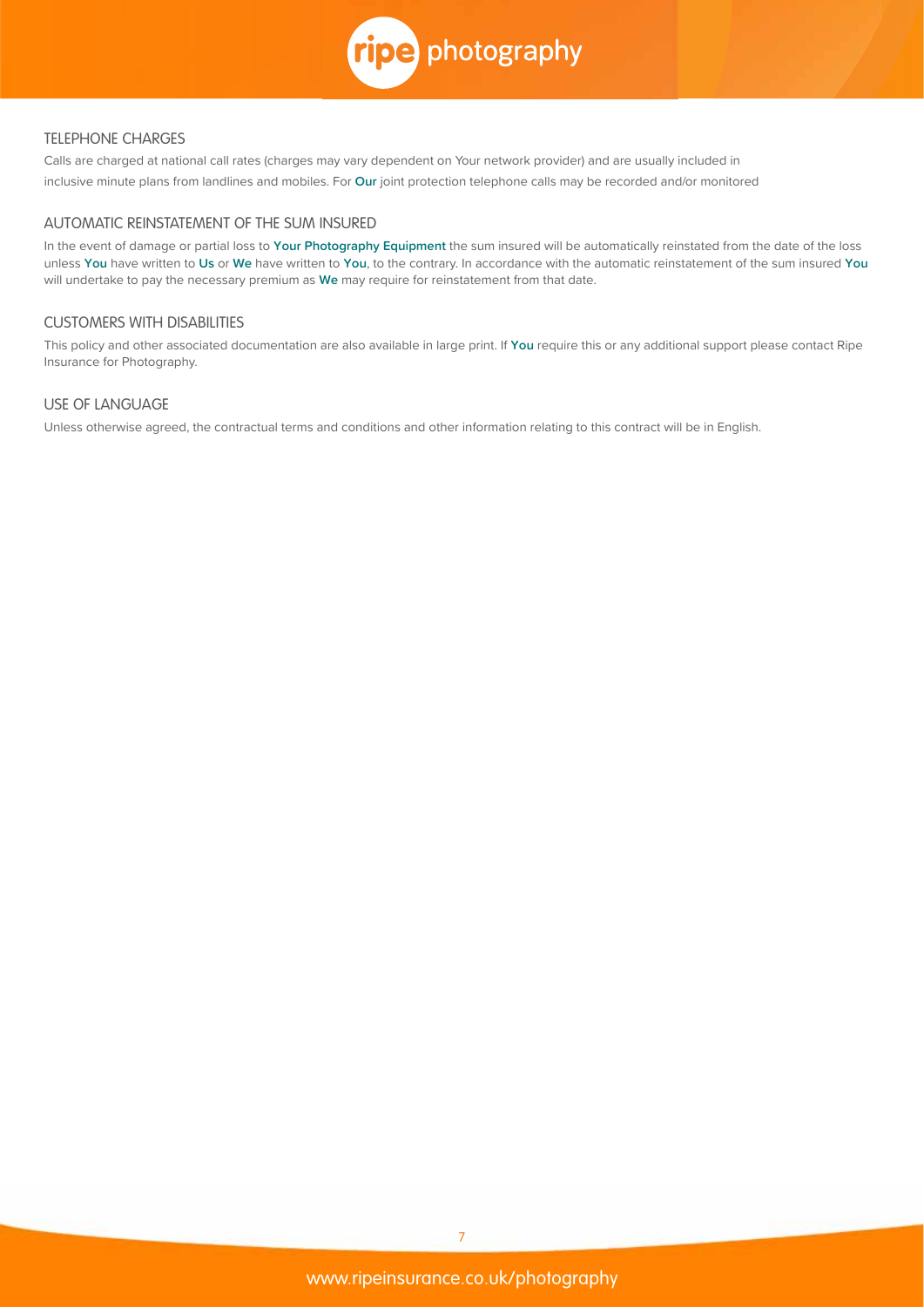

# **Definitions**

This part of the **Policy** sets out the words which have a special meaning. Each word is listed with the meaning explained below and is printed in Bold Type whenever it appears in the **Policy**, **Insurance Schedule** and endorsements.

#### Accessories

Battery chargers, rechargeable batteries, adapters, binoculars, rain covers, carry cases and carry bags. It does not include leads, cables, bulbs, film, discs or software

#### Accidental Damage

Damage caused suddenly and unexpectedly by an outside force.

#### Bodily Injury

Death, injury, illness or disease

#### Court

A court or other competent authority

#### Employee(s)

Any individual under a contract of service or apprenticeship with **You**

#### **Endorsements**

Any terms and conditions made separately to the terms of the **Policy** and specified on **Your Insurance Schedule**

#### Event(s)

One occurrence or all occurrences of a series consequent on or attributable to one source or original cause

#### Evidence of Ownership

Original sales purchase or till receipt or other evidence which clearly demonstrates ownership of the **Photography Equipment**. This may include but is not limited to bank/credit card statements or dealer valuations along with a photograph of the **Photography Equipment**. The evidence should clearly show date, price paid and details of the **Photography Equipment**

#### **Excess**

The part or amount **You** will be responsible for paying in the event of a claim

#### Hired in Equipment

**Photography Equipment** hired in and under a hiring agreement between **You** and a recognised **Photography Equipment** hiring or leasing company

#### **Incidents**

All individual losses arising out of and directly occasioned by one sudden unexpected specific **Event** occurring at an identifiable time and place

#### Indemnity Value

The value of the item taking into account the age and condition of the item immediately prior to the theft or damage.

#### Insurance Schedule

The insurance schedule issued to **You** including any **Endorsements**

#### Insured Location

Location stated in **Your Insurance Schedule** where **Your Photography Equipment** is usually kept and must be one of the following:

- 1. A building of standard construction built of brick, stone or concrete with a slate, tiled or multi layered roof
- 2. A privately accessed brick, stone or concrete outbuilding or garage with a slate, tiled or multi layered roof which is attached to or within the boundaries of a private dwelling house
- 3. A self-contained flat or studio within a building of standard construction built of brick, stone or concrete with a slate, tiled or multi layered roof
- 4. A self-contained lockable private room within a shared house or halls of residence

#### Limit of Indemnity

The maximum amount payable by **Us** in respect of the cover provided as shown in the **Insurance Schedule** or **Policy** wording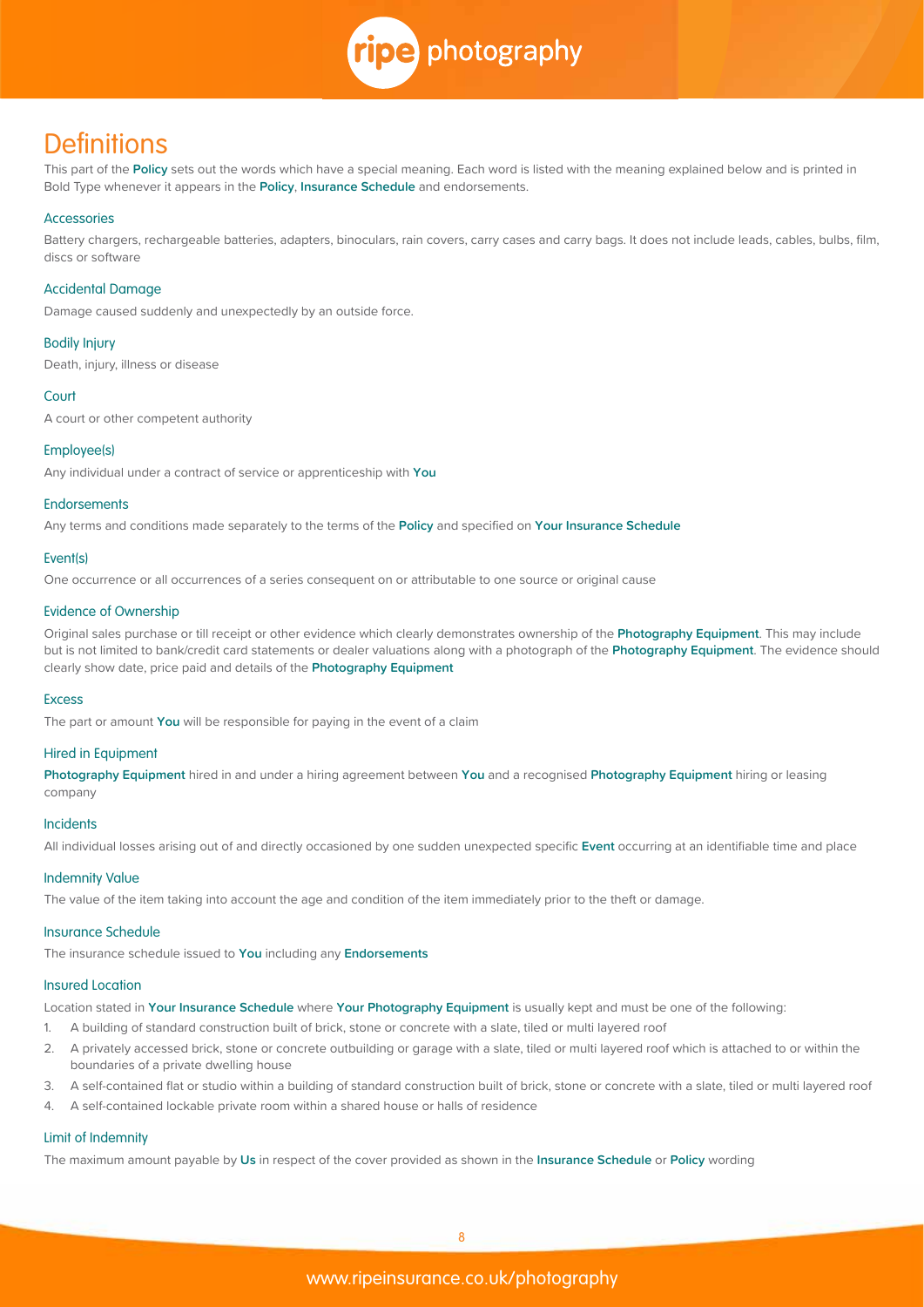

#### Locked Luggage Compartment

An area within a motor vehicle comprising of any of the following:

- Locked boot within a hard-topped vehicle
- Locked rear storage area where a factory fitted cover is in place within a hard-topped vehicle
- A van with a secure bulkhead with no direct access between the front cab and the back-storage area and where the storage area is not visible from the vehicles windows
- Locked glove compartments within a hard-topped vehicle

#### **Offshore**

Embarkation on to a vessel or aircraft for conveyance to an offshore rig or platform until disembarkation from the conveyance on to land upon return from such offshore rig or platform

#### Period of Insurance

The period of cover effective as shown in **Your Insurance Schedule**

#### Person Employed

- 1. **Employee**
- 2. labour master and individuals supplied by them
- 3. individual employed by labour only sub-contractors
- 4. self-employed individual (not being in partnership with **You**)
- 5. individual hired to or borrowed by **You**
- 6. individual undertaking study or work experience while under **Your** supervision

while under **Your** direct control and supervision

#### Person Entitled to Indemnity

#### 1. **You**

- 2. **Your** personal representatives in respect of legal liability incurred by **You**
- 3. at **Your** request
	- a) any principal
	- b) any of **Your** directors or partners
	- c) any **Person Employed**

against legal liability in respect of which **You** would have been entitled to indemnity under this **Policy** if the claim had been made against **You**

- d) the officers, committees and members of **Your** canteen, social, sports and welfare organisations and first aid, fire, ambulance, medical and security services in their respective capacities as such but this shall not include medical or dental practitioners in relation to medical services provided
- e) any of **Your** directors or partners or **Employees** in respect of private work undertaken by any **Person Employed** for such director's partners or **Employees** with **Your** prior consent

provided that such people shall keep to the terms, conditions and limitations of this **Policy** so far as they can apply

#### Photography Equipment

Photographic equipment belonging to **You** or for which **You** are responsible. Including cameras, lenses, camera backs, filters, light meters, colour meters, stands and tripods, viewfinders, cases, video and audio equipment, props, portable lighting equipment, Steadicams, thermal imaging equipment and **Accessories**. Laptops, desktop computers and printers providing they are primarily used in the conjunction with other photography equipment. It does not include drones or their associated equipment

#### Policy

The policy wording (along with the **Insurance Schedule**) which form part of the legal contract between **You** and **Us**

# Portfolio

A collection of photographic prints and laminates but only the value of materials and labour required for reproducing, re-laminating and re-printing

# Proof of Hire

Evidence of **Photography Equipment** hire which can be one of the following:

- An original sales purchase or till receipt
- Hiring agreement
- Bank or credit card statement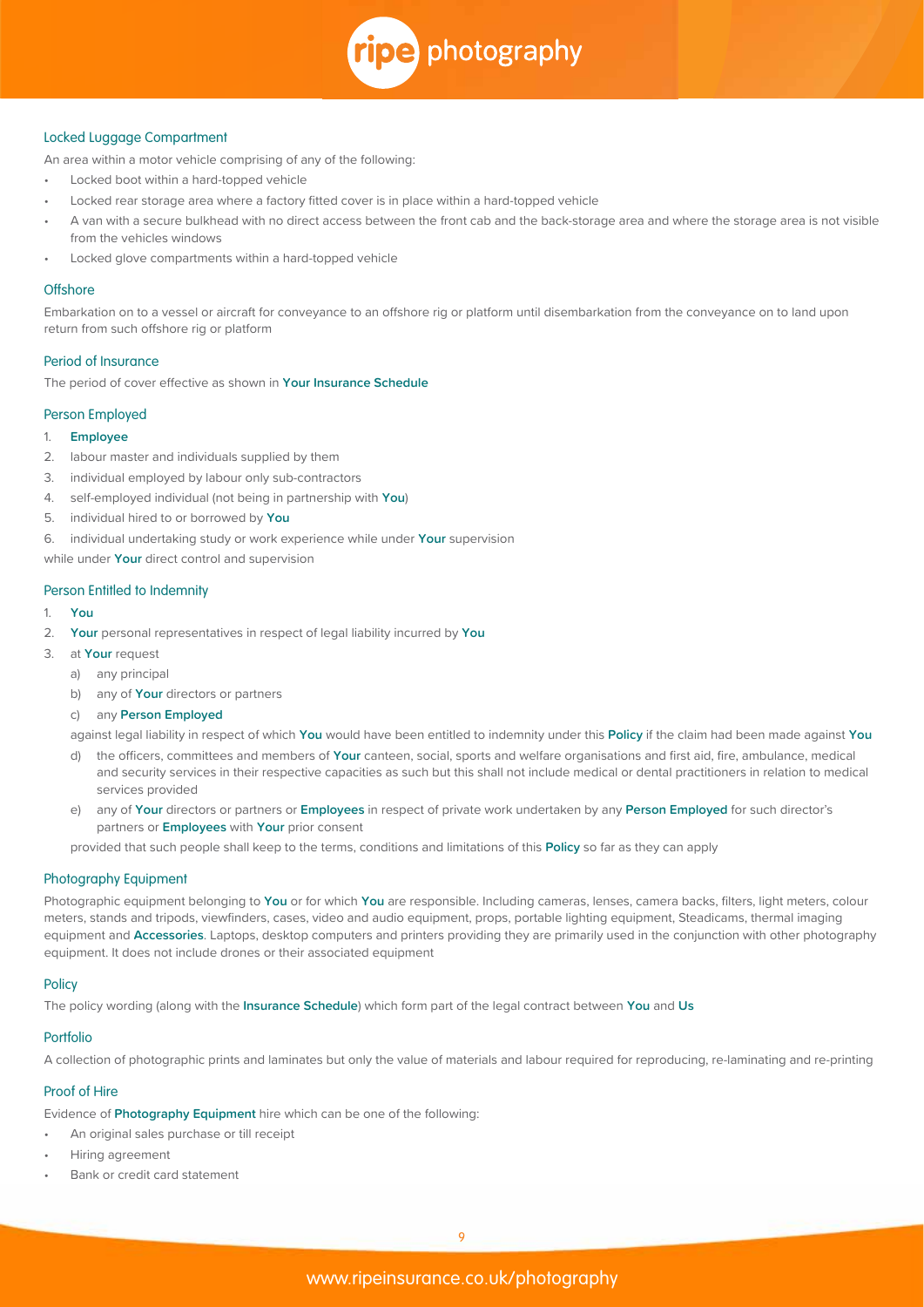

#### Territorial Limits

The territorial limits as defined in **Your Insurance Schedule**. If the territorial limits in **Your Insurance Schedule** states E.U. or worldwide then cover will apply up to 60 days in any one **Period of Insurance**

#### United Kingdom

England, Scotland, Wales, The Channel Islands, Isle of Man and Northern Ireland

### United Kingdom Resident

Means resident in the U.K. for a minimum of 6 months in a 12-month period

#### **Unattended**

Whilst the **Photography Equipment** is away from the **Insured Location** and **You** or an appointed person are not using, holding or in a position to keep the **Photography Equipment** under observation

#### Unoccupied

When the **Insured Location** has not been occupied by **You** or an appointed person for more than 21 consecutive days

#### We/Our/Us

Aviva Insurance Limited

# You/Your

The insured person/persons named on the **Insurance Schedule** who are a **United Kingdom Resident**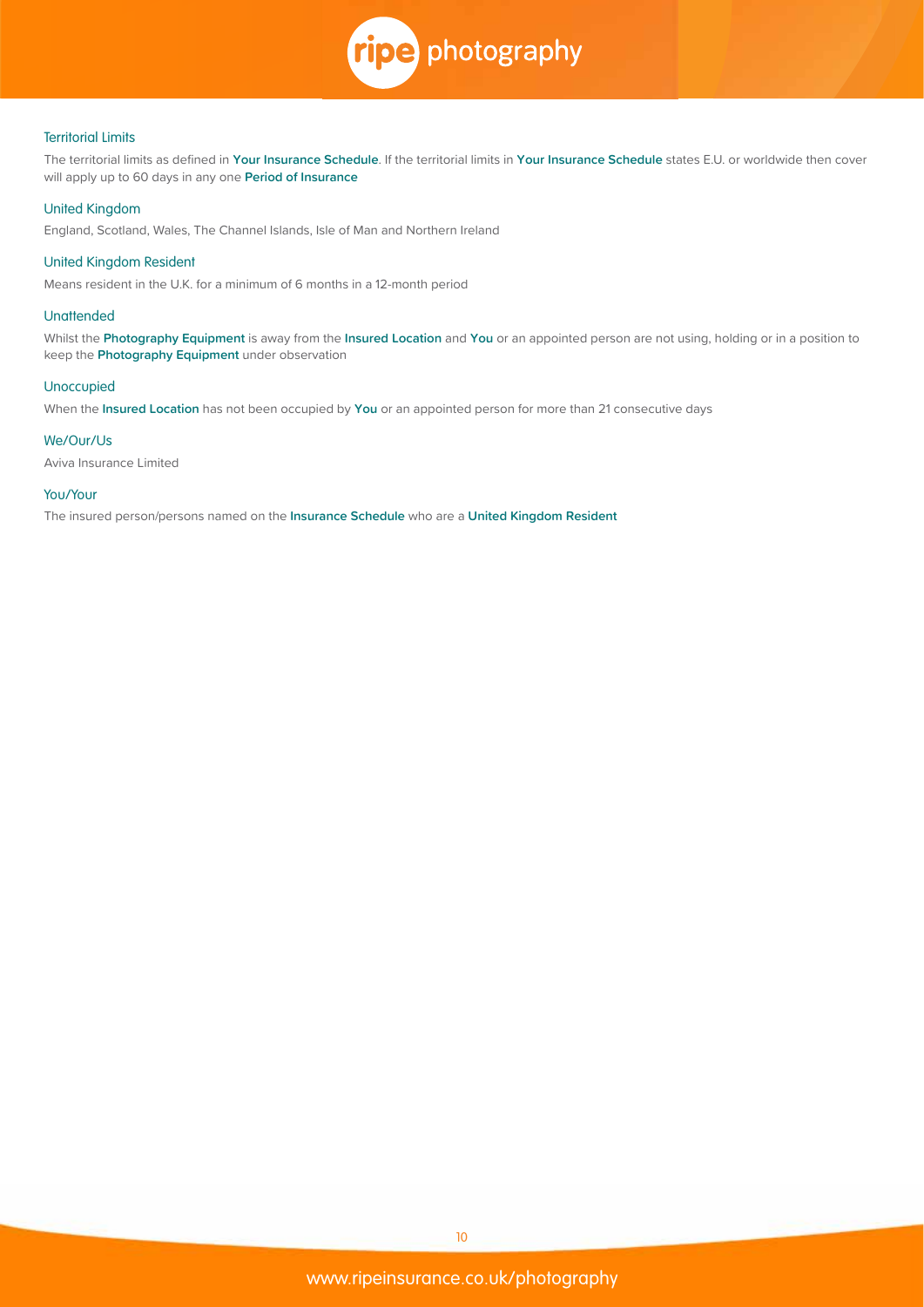

# Section 1 – Theft Of Photography Equipment (Excluding Theft From An Unattended Vehicle)

## WHAT IS COVERED:

Where this cover has been selected and is shown in **Your Insurance Schedule**, **We** agree to pay for the cost of replacement, up to the limit stated in **Your Insurance Schedule** of **Photography Equipment** owned by **You** that has been stolen during the **Period of Insurance** from the **Insured Location** or if stated in the Schedule elsewhere within the **Territorial Limits**.

We will pay the cost of replacement as new for any stolen item providing the item was not more than 3 years old (laptops and tablets not more than 18 months old) at the date of the theft and provided it was purchased new at the time. **Evidence of Ownership** will be required.

Where proof of value cannot be provided or the item is more than 3 years old (laptops not more than 18 months old) or was not purchased new at the time then **We** will deal with the claim on the **Indemnity Value** basis. If **Your** sums insured are inadequate to replace appropriate items on a new for old basis then the claim will be settled on an **Indemnity Value** basis. If your sums insured are insufficient on an **Indemnity Value** basis then the claim will be proportionately reduced by the amount of any under-insurance.

Any replacement **Photography Equipment** will be supplied from a preferred supplier approved by **Us** or at **Our** discretion, by vouchers to the equivalent value from a preferred supplier approved by **Us**.

A single article limit of £10,000 applies. Any items over £3,000 in value must be specified individually on **Your Insurance Schedule** otherwise they will not be insured.

- 1. Any **Excess** stated in the **Insurance Schedule**
- 2. Theft of **Photography Equipment** unless substantiated by **Evidence of Ownership**
- 3. Theft from the **Insured Location** unless:
	- a. The **Photography Equipment** is kept inside the **Insured Location**
	- b. The SECURITY REQUIREMENTS have been met
	- c. There is clear evidence of forcible and violent entry or exit
- 4. Theft from an unattended motor vehicle
- 5. Theft from a wooden shed or any wooden building
- 6. Theft by a person to whom the **Photography Equipment** was entrusted
- 7. Theft when the **Photography Equipment** is hired out or loaned by **You**, unless **You** are in attendance
- 8. Theft of **Photography Equipment** away from the **Insured Location** unless this cover is shown as operative in **Your Insurance Schedule**
- 9. Theft of **Photography Equipment** away from the **Insured Location** and left unattended unless the items are in a locked room or locked cupboard/locker and there is clear evidence of forcible and violent entry or exit
- 10. Theft of **Photography Equipment** outside of the **United Kingdom** unless the European or Worldwide option is shown on **Your Insurance Schedule**
- 11. Theft of **Photography Equipment** in transit which has not been reported to the carrier and a written report obtained or where **You** were not travelling with the **Photography Equipment**. In the case of an airline a Property Irregularity Report will be required
- 12. Theft or attempted theft of **Photography Equipment** whilst in a taxi, caravan (static or mobile), mobile home or vehicles converted for this purpose
- 13. Theft from the **Insured Location** if **Unoccupied**
- 14. Matching parts, sets of collections that were not also stolen
- 15. Unexplained theft
- 16. Theft of any consumable items such as batteries, leads, cables, bulbs, film, discs or software (unless the software was purchased new as a package designed solely for the production of photographs and it cannot be reinstated from a backup disk, any back up disks must be kept in a separate location)
- 17. Theft of **Your Portfolio**
- 18. Theft of any mobile phones or tablet computers unless the appropriate endorsement is operative in **Your Insurance Schedule**
- 19. Theft by a person to whom the **Photography Equipment** was entrusted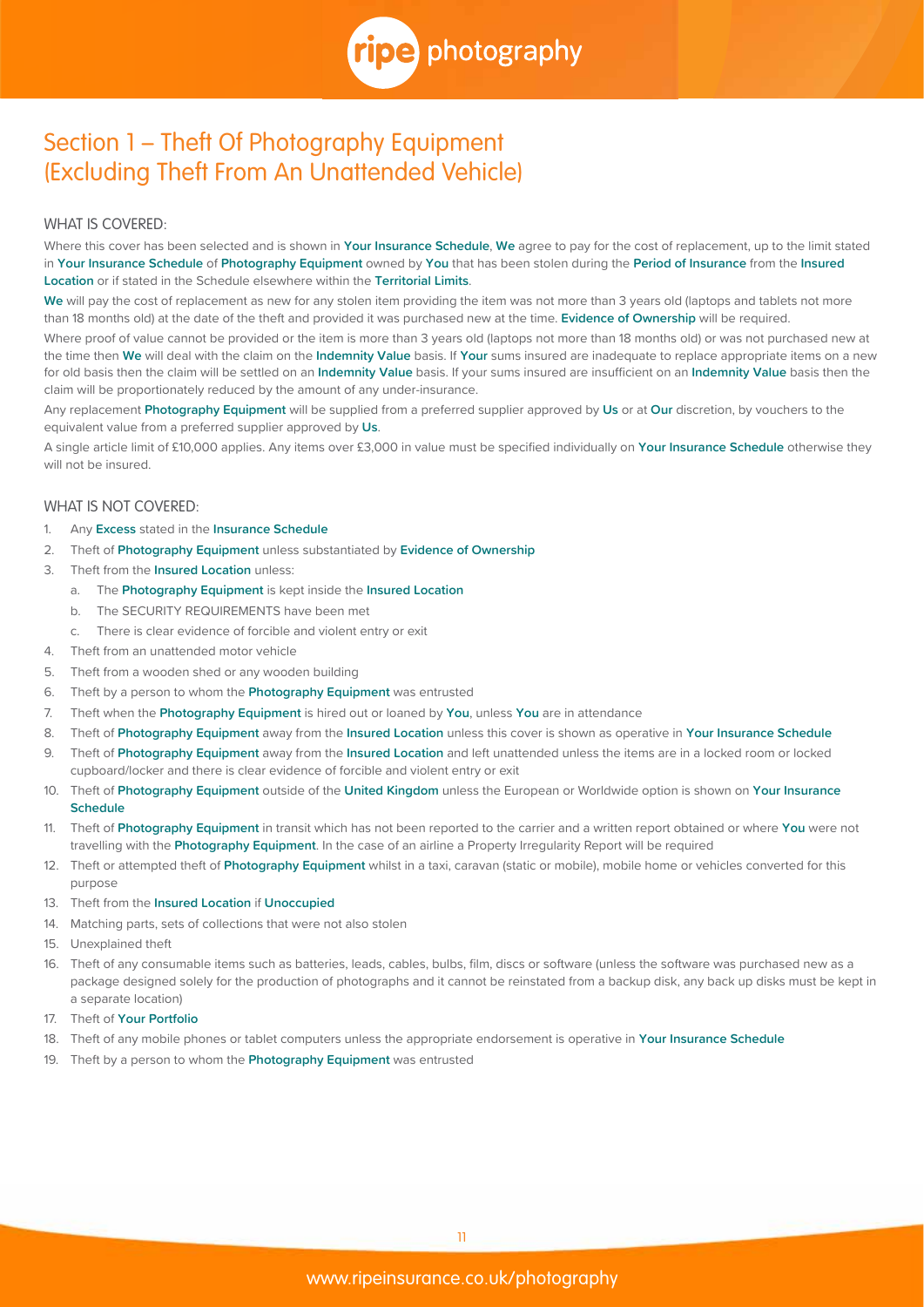

#### SECURITY REQUIREMENTS

- 1. Any external doors are fitted with either a minimum 5 lever mortice deadlock/hook lock with matching boxed striking plate and conforms to BS3621 standard or a cylinder operated deadlock or a deadlocking multipoint locking system
- 2. All ground floor and basement windows and skylights and all other opening windows and skylights accessible from roofs, balconies, decks, canopies, awnings, down pipes or guttering must be fitted with key operated window locks fitted or permanently fixed shut

If the total sum insured for **Your Photography Equipment** is £25,000 or over **You** must in addition to the above, comply with at least 1 of the following security requirements whilst at the **Insured Location**:

- 1. All external doors must be shuttered with substantial steel or metal security shutters designed by the manufacturer to provide security for the premises; any opening windows must have metal bars or security shutters installed or;
- 2. A NSI approved alarm must be installed and put into operation when the premises are left unattended; the alarm system should be annually maintained and linked to the alarm company central station or Police.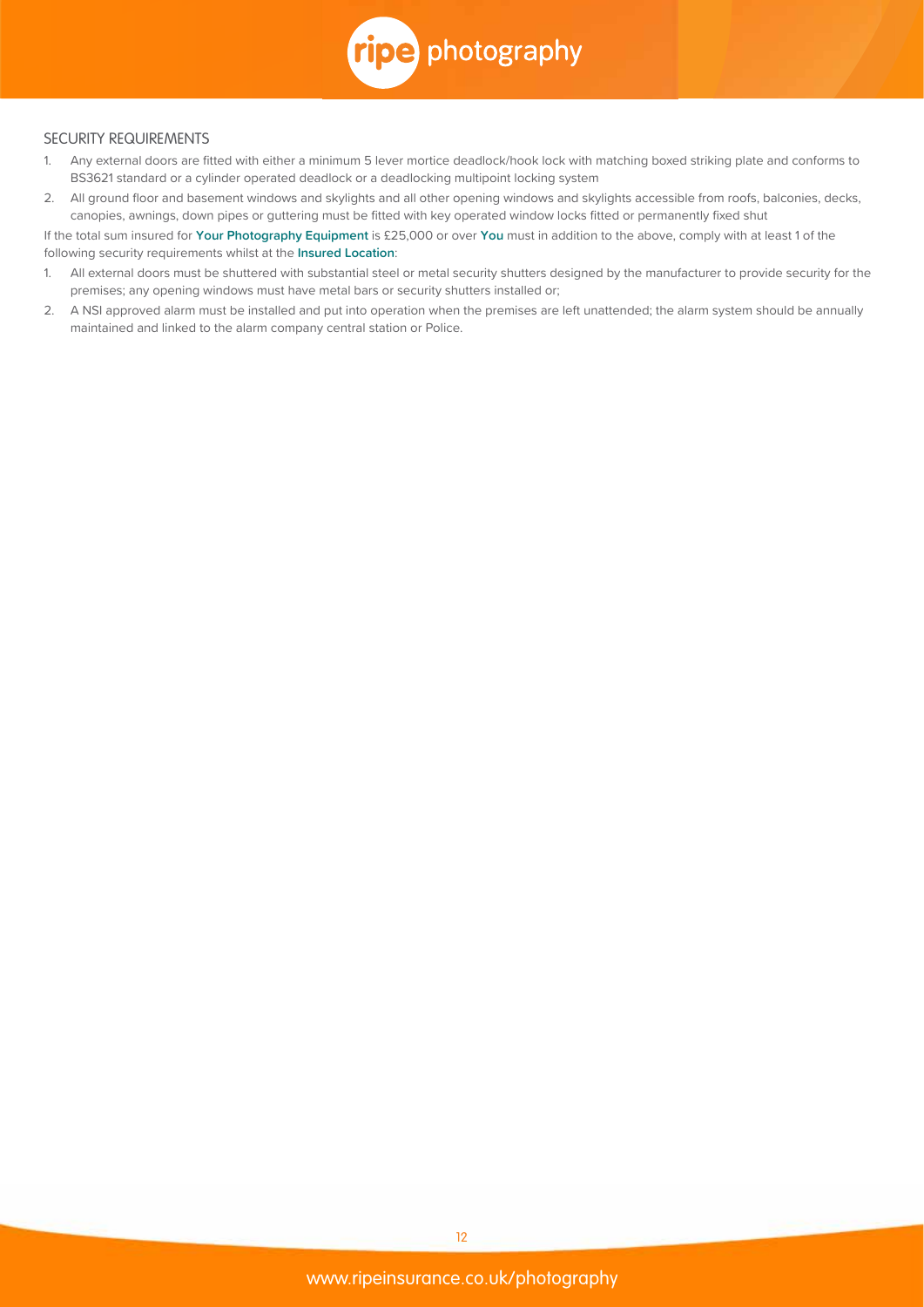

# Section 2 – Accidental Damage To Photography Equipment

# WHAT IS COVERED:

Where this cover has been selected and is shown in **Your Insurance Schedule**, **We** agree to pay at **Our** discretion the cost of repair or replacement, up to the limit stated in **Your Insurance Schedule** of **Photography Equipment** owned by **You** that has suffered **Accidental Damage** during the **Period of Insurance** whilst at the **Insured Location** or if stated in the Schedule elsewhere within the **Territorial Limits** including within a motor vehicle.

We will pay the cost of replacement as new for any damaged item providing the item was not more than 3 years old (laptops and tablets not more than 18 months old) at the date of the **Accidental Damage** and provided it was purchased new at the time. **Evidence of Ownership** will be required.

Where proof of value cannot be provided or the item is more than 3 years old (laptops not more than 18 months old) or was not purchased new at the time then **We** will deal with the claim on the **Indemnity Value** basis. If **Your** sums insured are inadequate to replace appropriate items on a new for old basis then the claim will be settled on an **Indemnity Value** basis. If your sums insured are insufficient on an **Indemnity Value** basis then the claim will be proportionately reduced by the amount of any under-insurance.

If the item is proven to be beyond economical repair, a claim will be dealt with as if the article had been a total loss. Any replacement **Photography Equipment** will be supplied from a preferred supplier approved by **Us** or at **Our** discretion, by vouchers to the equivalent value from a preferred supplier approved by **Us**.

A single article limit of £10,000 applies. Any items over £3,000 in value must be specified individually on **Your Insurance Schedule** otherwise they will not be insured.

- 1. Any **Excess** stated in the **Insurance Schedule**
- 2. Loss of **Photography Equipment**
- 3. **Accidental Damage** where the equipment was not used in accordance with the manufacturers guidelines or instructions
- 4. **Accidental Damage** whilst in a vehicle unless the **Photography Equipment** is securely kept in a purposely designed equipment case
- 5. **Accidental Damage** whilst the **Photography Equipment** is kept in a wooden shed or any wooden building
- 6. **Accidental Damage** of **Photography Equipment** away from the **Insured Location** unless this cover is shown
- 7. **Accidental Damage** to **Photography Equipment** in transit which has not been reported to the carrier and a written report obtained or where **You** were not travelling with the **Photography Equipment**. In the case of an airline a Property Irregularity Report will be required and the **Photography Equipment** must be kept securely in a purposely designed equipment case
- 8. **Accidental Damage** when the **Photography Equipment** is hired out or loaned by **You**, unless **You** are in attendance
- 9. **Accidental Damage** to **Photography Equipment** outside of the **United Kingdom** unless European or Worldwide option is shown on **Your Insurance Schedule**
- 10. **Accidental Damage** to **Photography Equipment** whilst in a taxi, caravan (static or mobile), mobile home or vehicles converted for this purpose
- 11. Matching parts, sets of collections that were not also accidentally damaged
- 12. **Accidental Damage** or unexplained or malicious damage caused when the **Photography Equipment** was left Unattended
- 13. **Accidental Damage** to any consumable items such as batteries, leads, cables, bulbs, film, discs or software (unless the software was purchased new as a package designed solely for the production of photographs and it cannot be reinstated from a backup disk, any back up disks must be kept in a separate location)
- 14. **Accidental Damage** caused by wear and tear, wet or dry rot, atmospheric or climatic conditions, dampness frost, insects, vermin, fungus, domestic pet, rust, change in temperature, corrosion and naturally occurring defects, defects in operation or any gradually operating cause
- 15. Marring, scratching, denting, changes in colour or finish, corrosion or any cosmetic change which does not impair the function of the **Photography Equipment**
- 16. Mechanical, constructional, electronic or electrical breakdown and/or derangement unless this immediately results in a fire
- 17. The cost of repairing or replacing any defective part in consequence of a latent defect and/or a faulty or defective design, materials or workmanship
- 18. **Accidental Damage** caused by water or chemicals during any cleaning, maintenance or the **Photography Equipment** being taken apart
- 19. **Accidental Damage** caused by liquids or liquid ingress
- 20. **Accidental Damage** caused by water ingress to underwater cameras
- 21. Where the **Photography Equipment** has suffered damage as a result of a manufacturing fault which is still covered under a manufacturing warranty
- 22. **Accidental Damage** to any mobile phones or tablet computers unless the appropriate endorsement is operative in **Your Insurance Schedule**.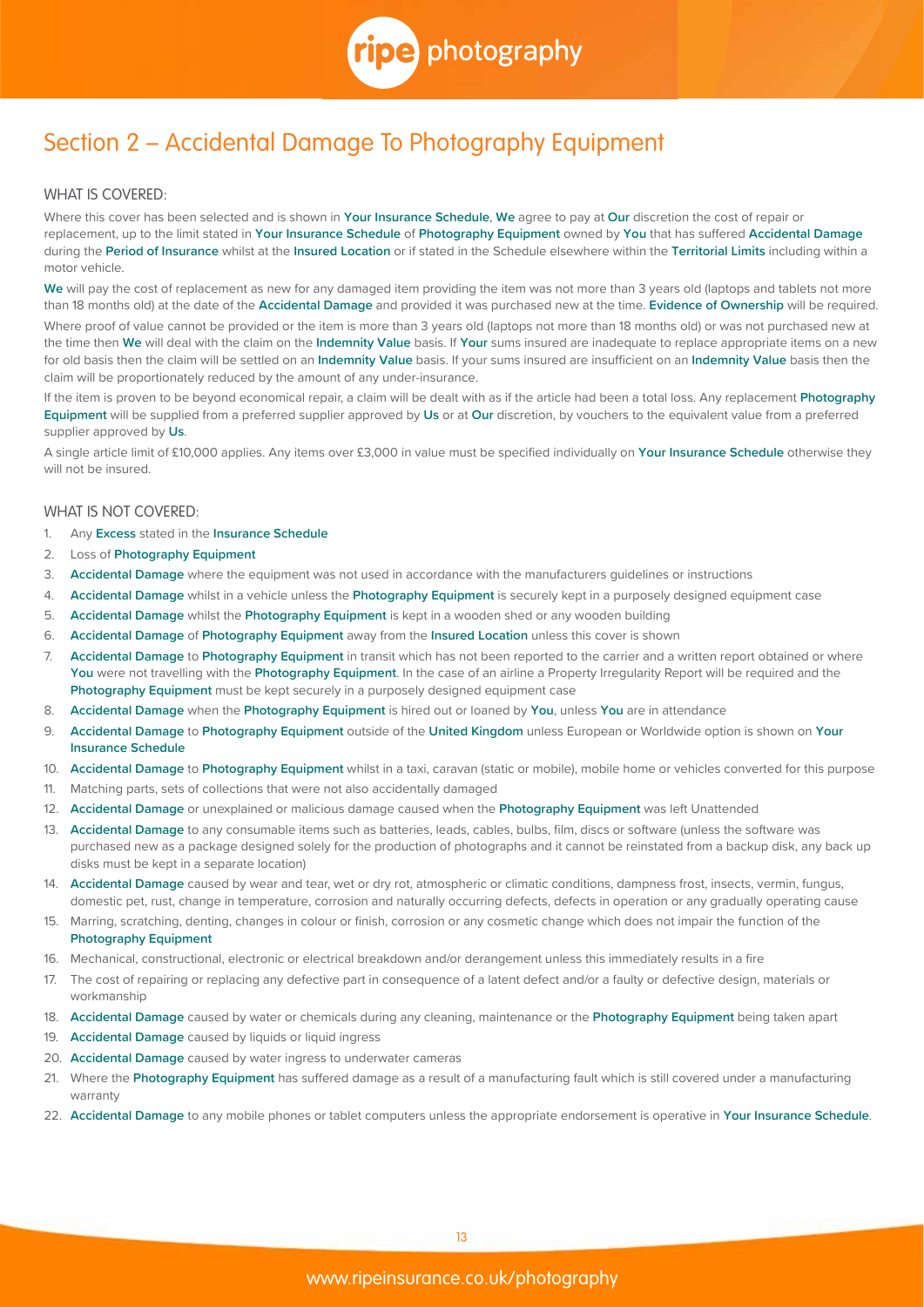

# Section 3 – Theft From A Vehicle Cover

# WHAT IS COVERED:

Where this cover has been selected and is shown in **Your Insurance Schedule**, **We** agree to pay for the cost of replacement, up to the limit stated in **Your Insurance Schedule**, of **Photography Equipment** owned by **You** that has been stolen from a motor vehicle during the **Period of Insurance** within the **Territorial Limits**.

Theft from the vehicle shall only be covered if the items are kept out of sight in a **Locked Luggage Compartment** within the motor vehicle and all doors, windows and any other openings of the motor vehicle are closed and securely locked.

In the event that the amount claimed is over £5,000 then unless the vehicle is fitted with a factory fitted alarm which is in operation at the time of the incident then the maximum indemnity under this section will be £5,000.

We will pay the cost of replacement as new for any stolen item providing the item was not more than 3 years old (laptops and tablets not more than 18 months old) at the date of the theft and provided it was purchased new at the time. **Evidence of Ownership** will be required.

Where proof of value cannot be provided or the item is more than 3 years old (laptops not more than 18 months old) or was not purchased new at the time then **We** will deal with the claim on the **Indemnity Value** basis. If **Your** sums insured are inadequate to replace appropriate items on a new for old basis then the claim will be settled on an **Indemnity Value** basis. If your sums insured are insufficient on an **Indemnity Value** basis then the claim will be proportionately reduced by the amount of any under-insurance.

Any replacement **Photography Equipment** will be supplied from a preferred supplier approved by **Us** or at **Our** discretion, by vouchers to the equivalent value from a preferred supplier approved by **Us**.

A single article limit of £10,000 applies. In addition, any items over £3,000 in value must be specified individually on **Your Insurance Schedule** otherwise they will not be insured.

- 1. Any **Excess** stated in your **Policy Schedule**
- 2. Theft from a motor vehicle unless:
	- a. The **Photography Equipment** is out of sight in a locked luggage compartment
	- b. The motor vehicle is securely locked and all security devices are in operation
	- c. There is sign of forcible and violent entry into the motor vehicle
- 3. Any theft from a motor vehicle between the hours of 8pm to 6am
- 4. Theft from any soft top or convertible motor vehicles, trailers or roof boxes
- 5. Theft of **Photography Equipment** unless substantiated by **Evidence of Ownership**
- 6. Theft when the **Photography Equipment** is hired out or loaned by **You**, unless **You** are in attendance
- 7. Theft of **Photography Equipment** outside of the **United Kingdom** unless the European or Worldwide option is shown on **Your Insurance Schedule**
- 8. Matching parts, sets of collections that were not also stolen
- 9. Unexplained theft
- 10. Theft of any consumable items such as batteries, leads, cables, bulbs, film, discs or software (unless the software was purchased new as a package designed solely for the production of photographs and it cannot be reinstated from a backup disk, any back up disks must be kept in a separate location)
- 11. Theft of **Your Portfolio**
- 12. Theft of any mobile phones or tablet computers unless the appropriate endorsement is operative in **Your Insurance Schedule**.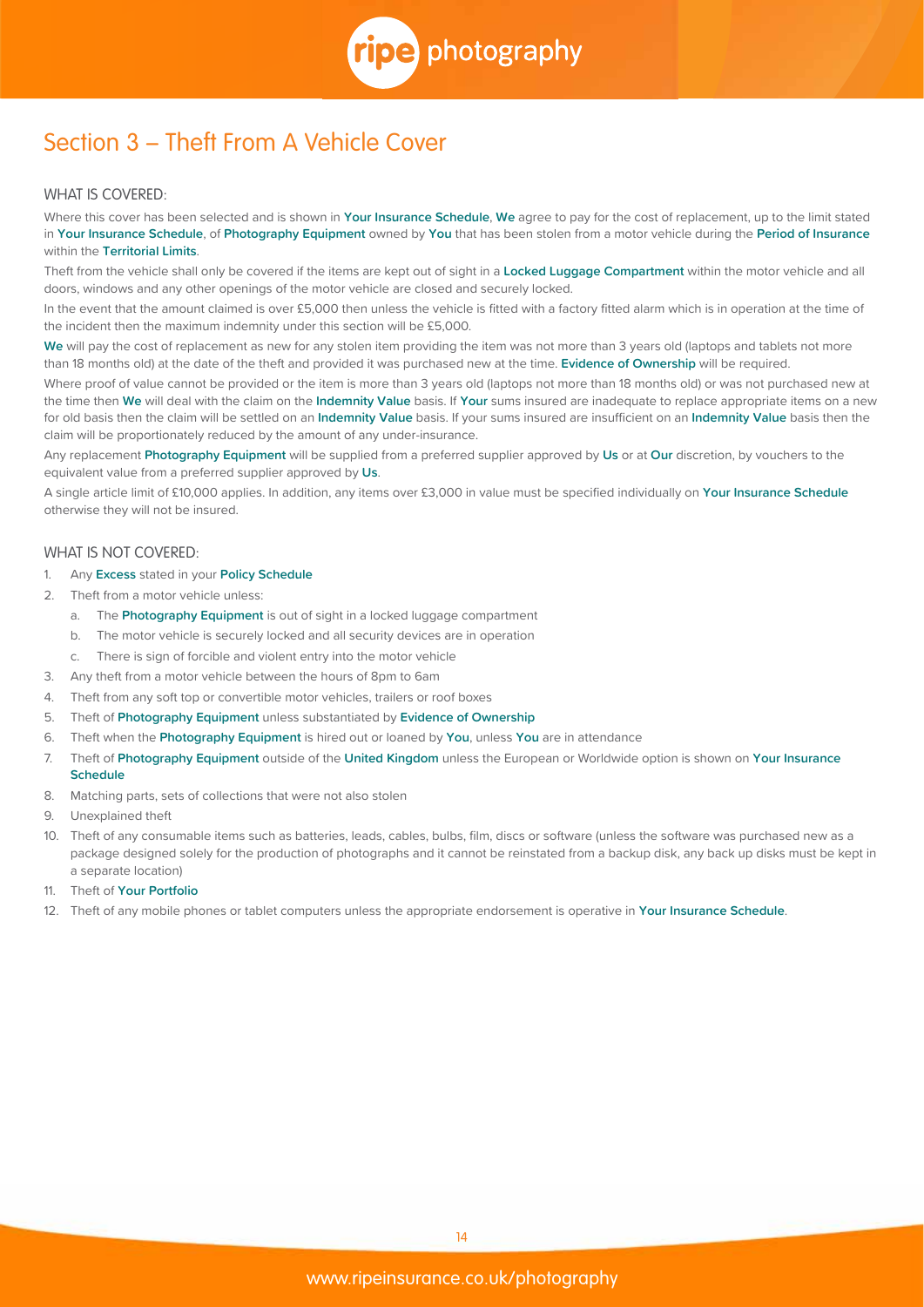

# Section 4 – Additional Hire Costs

# WHAT IS COVERED:

Where this cover has been selected and is shown in **Your Insurance Schedule**, in the event of theft or **Accidental Damage** to the **Photography Equipment** insured under section(s) 1, 2 or 3, **We** will pay **You** the cost of temporary hire of **Photography Equipment** up to the limit stated in the **Insurance Schedule** provided that such **Photography Equipment** shall be of a comparable kind and not substantially better than that stolen or damaged.

- 1. Any claim where there is not a valid claim under section(s) 1, 2 or 3 for theft or **Accidental Damage** to **Photography Equipment**
- 2. Any claim for **Photography Equipment** hire where **Proof of Hire** cannot be provided
- 3. Any hire costs which exceed a normal charge from a recognised supplier of hired **Photography Equipment**.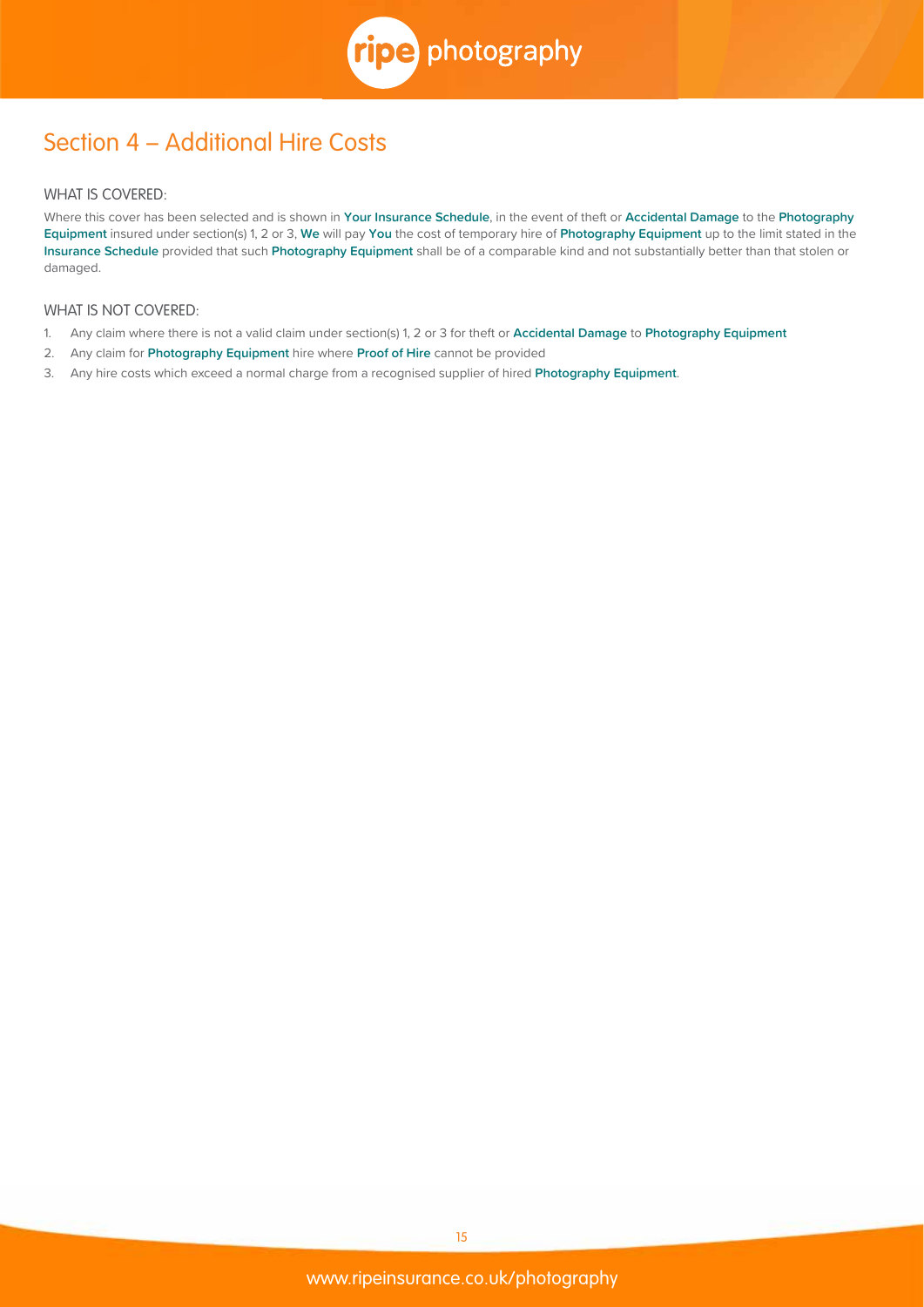ripe photography

# Section 5 – Public Liability

#### WHAT IS COVERED:

Where this cover has been selected and is shown in **Your Insurance Schedule**, **We** will indemnify **You** up to the limit stated in the **Insurance Schedule** (which is inclusive of all costs and expenses) against legal liability for accidental:

- 1. Mental injury, death, disease or **Bodily Injury** to any person
- 2. Damage to property belonging to others which arises from **Your** use or ownership of any **Photography Equipment** within the **Territorial Limits** stated in the **Insurance Schedule**.

The total amount payable includes reasonable defence costs and expenses incurred by **You** with **Our** written consent in connection with any liability insured under this **Policy**.

For the purposes of the **Limit of Indemnity** applying to **Terrorism** shall read £5,000,000 or the **Limit of Indemnity** stated in **Your Insurance Schedule** (whichever is the lower).

In respect of all **Incidents** considered by **Us** to have occurred during any one **Period of Insurance** in respect of pollution or contamination of buildings, other structures, water, land or atmosphere the most **We** will pay shall read £5,000,000 or the **Limit of Indemnity** (whichever is the lower) in respect of pollution shown under Public Liability in **Your Insurance Schedule**.

### WHAT IS NOT COVERED:

- 1. Any **Excess** stated in the **Insurance Schedule**
- 2. Liability to any **Person Employed**
- 3. Liability to a member of **Your** immediate family (spouse, children, parents, siblings and their families)
- 4. Any property belonging to **You** or in **Your** care, custody or control
- 5. Any wilful, malicious or unlawful act
- 6. Any liability arising from a contract or agreement unless **You** would have been liable in the absence of such contract or agreement
- 7 Punitive, exemplary or aggravated damages, fine or penalties
- 8. Any liability of **You** or any principal of yours arising solely from **Your** duties or such principals as a director or legal officer of any company
- 9. Liability arising from the sale or supply of goods by or on **Your** behalf
- 10. Liability as a result of **Your** insolvency, bankruptcy or liquidation
- 11. Liability arising out of the ownership or use of land or buildings, animals, firearms or weapons
- 12. Liability arising out of the ownership, possession or use of vehicles, aircraft including drones or watercraft
- 13. Liability arising from **Your** trade or profession unless that trade or profession is a photographer or assisting in filming or photography
- 14. Any liability not involving the use of **Photography Equipment**
- 15. **Bodily Injury** or property damage occurring outside of the **Territorial Limits** specified in the **Insurance Schedule**
- 16. In respect of any judgement award or settlement made within countries which operate under the laws of the United States of America or Canada or any order made anywhere in the World to enforce such judgement award or settlement whether in whole or in part
- 17. Any legal liability caused by or arising out of pollution or contamination of buildings or other structures or of water or land or the atmosphere
	- a. happening in The United States of America or Canada or where a claim is brought in a court of law in The United States of America or Canada
	- b. happening anywhere in the World other than The United States of America or Canada unless the pollution or contamination is caused by a sudden, identifiable, unintended and unexpected **Incident** which takes place in its entirety at a specific moment in time and place during any **Period of Insurance**

 Provided that all pollution and contamination which arises out of one **Incident** shall be considered by **Us** for the purpose of this **Policy** to have occurred at the time such **Incident** takes place.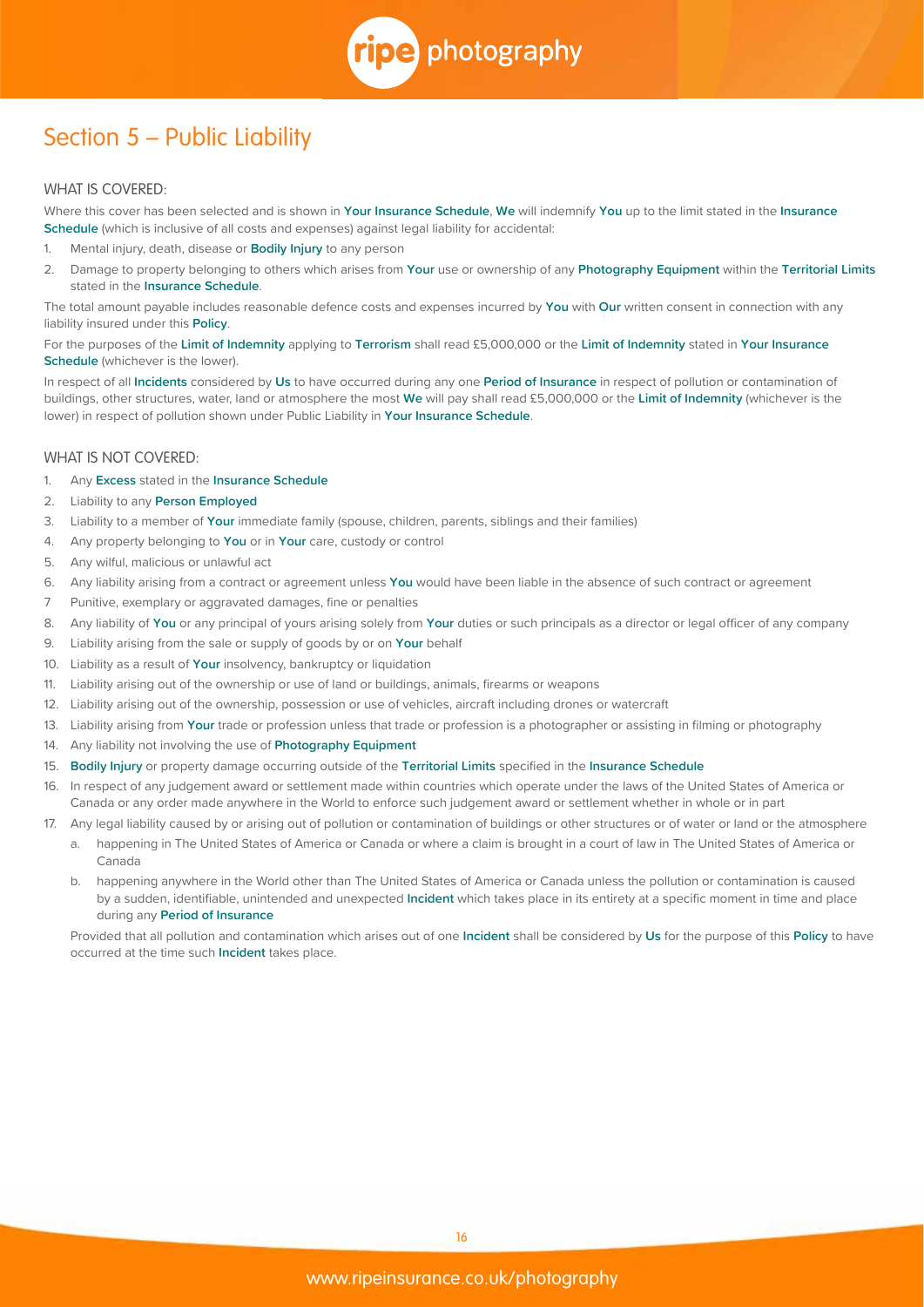

# Section 6 – Professional Indemnity

# WHAT IS COVERED:

- 1. Where this cover has been selected and is shown in **Your Insurance Schedule**, **We** will indemnify **You** against any claim or claims (including all legal costs and expenses for which **You** shall become liable to the claimant) up to but not exceeding in the aggregate for all claims under this **Policy**, the total sum insured specified in the **Insurance Schedule** arising from breach of professional duty whether such duty is owed in contract or otherwise in respect of **Your** legal liability arising from negligent acts, errors or omissions whenever or wherever committed or alleged to have been committed in connection with **Your** photography activity providing that the claim or claims are:
	- a. Made against **You** during the **Period of Insurance** specified in the **Insurance Schedule**;
	- b. Notified as soon as possible in writing to **Us** by **You** during the **Period of Insurance**;
	- c. Arising out of any act, error or omission which occurred subsequent to the inception date specified in the **Insurance Schedule**; and
	- d. Arising out of any acts, errors or omissions occurring in the **Territorial Limits** stated in **Your Insurance Schedule**
- 2. **We** will indemnify **You** against any claim or claims arising in respect of libel, slander, defamation up to but not exceeding the limit of indemnity specified in the **Insurance Schedule**
- 3. The liability of **Us** under this insurance in respect of any one claim or aggregate for all claims in any one **Period of Insurance** shall not exceed the limit of liability specified in the **Insurance Schedule**
- 4. **We** will pay all costs, fees and expenses incurred with the prior consent of **Us** by the insured in the defense of settlement of a claim or claims made against the insured but not exceeding in total the limit of indemnity specified in the **Insurance Schedule**.

- 1. Any liability directly or indirectly arising out of personal injury to any **Employee** of **You** arising out of or in the course of employment in the insureds business
- 2. Liability to a member of **Your** immediate family (spouse, children, parents, siblings and their families)
- 3. Any claim or claims:
	- a. Made or threatened or in any way intimated prior to the inception date of the insurance
	- b. Arising from any known circumstance of which **You** had become aware prior to the insurance inception and which **You** or a reasonable person of **Your** profession would at any time prior to the insurance inception have considered may give rise to a claim or claims
- 4. Claims brought about or contributed to any dishonest, fraudulent, criminal or malicious act or omission of **You** or any person at any time employed by **You**
- 5. Claims arising from the conduct of any business not conducted for the benefit of or on behalf of **You**
- 6. Claims as a result of **Your** insolvency, bankruptcy or liquidation as the case may be
- 7. Claims arising from the sale or supply of goods by or on behalf of **You**
- 8. Claims arising from the digital manipulation or graphic design for third parties
- 9. Any willful, malicious or unlawful act
- 10. Liability to pay
	- a. Liquidated, punitive, exemplary or aggravated damages
	- b. Any fines and/or penalties imposed by law
	- c. Any trading debts
- 11. Any liability of **You** or any principal of yours arising solely from **Your** duties or such principals as a director or legal officer of any company
- 12. Liability arising from any breach of copyright
- 13. Claims to any of **Your** employees or immediate family (spouse, children, parents, siblings and their families)
- 14. Liability arising out of the use, ownership, possession of land or buildings, animals, firearms or weapons
- 15. Liability in respect of the ownership, maintenance, operation or use of any aircraft, motorized watercraft, automobiles or vehicles of any kind by or in the interest of **You**
- 16. Any form of performance, surety, credit or financial guarantee
- 17. Economic or pecuniary loss where no personal injury or damage to tangible property occurs;
- 18. Claims arising out of, relating directly or indirectly from or in consequence of or in any way involving reckless disregard and/or willful breach of duty of any kind;
- 19. Property damage to any property belonging to **You** or is in **Your** custody, care or control
- 20. Liability where **You** are entitled to indemnity from another more specific source
- 21. Liability not involving the use of **Photography Equipment**
- 22. Any liability arising from a contract or agreement unless **You** would have been liable in the absence of such contract or agreement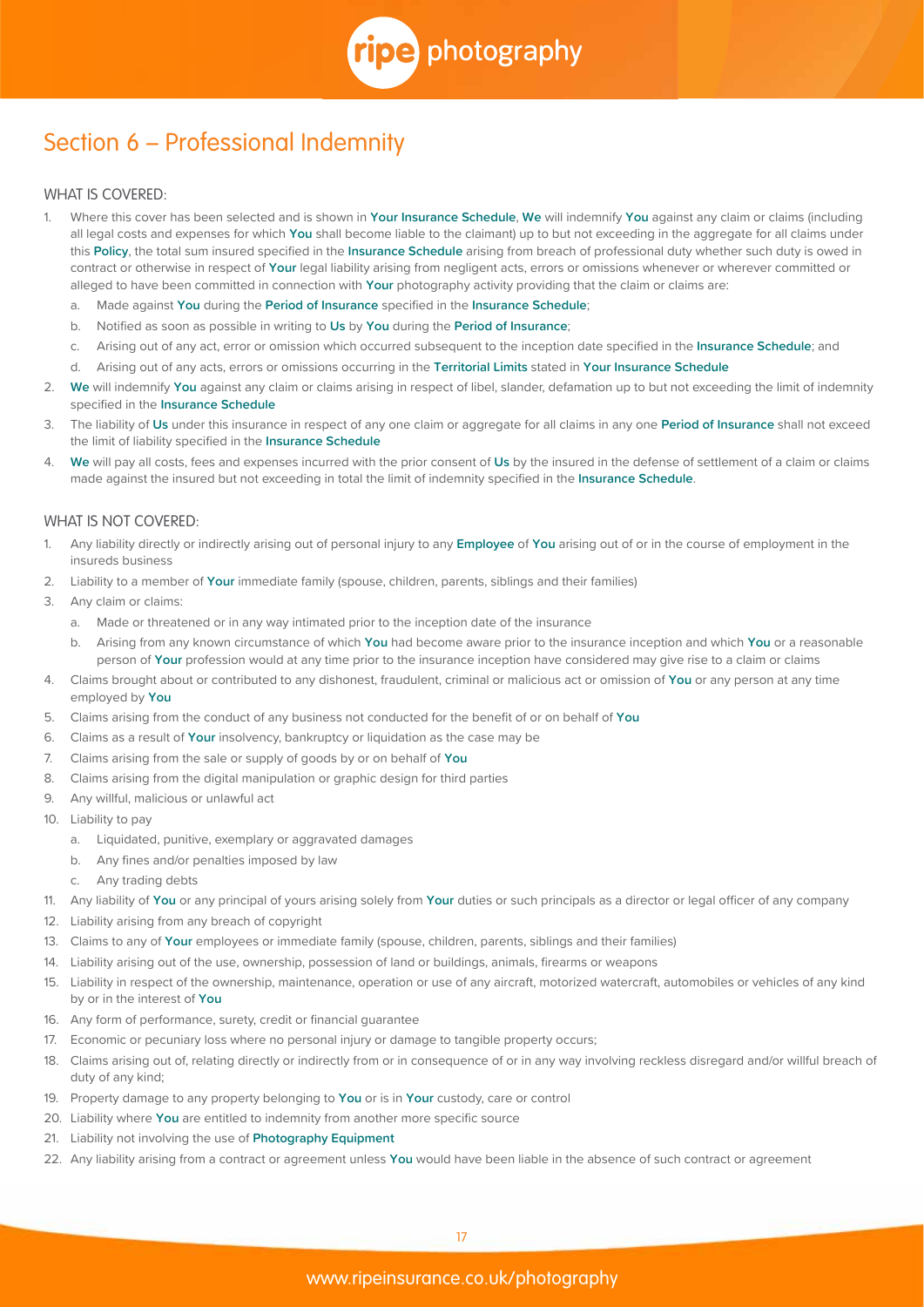

# Section 7 – Employers' Liability

# WHAT IS COVERED:

Where this cover has been selected and is shown in **Your Insurance Schedule**, any **Person Entitled to Indemnity** is covered

- 1. Against legal liability for damages in respect of **Bodily Injury** of any **Person Employed** caused during any **Period of Insurance**
	- a. in **United Kingdom**
	- or

b. while temporarily outside these territories provided they are normally resident within the **United Kingdom**

arising out of and in the course of employment by **You** in **Your** business as a photographer.

- 2. In respect of
	- a. claimants' costs and expenses which **You** are legally liable to pay in connection with any claim
	- b. the costs of legal representation at any coroner's inquest or inquiry in respect of any death
	- c. i) costs of legal representation at proceedings in any **Court** arising out of any alleged breach of statutory duty resulting in **Bodily Injury** including the defence of any criminal proceedings brought against **You** or **Your** director or partner or **Employee** for an offence of Corporate Manslaughter or Corporate Homicide or a breach of the Health and Safety at Work etc Act 1974 or the Health and Safety at Work (Northern Ireland) Order 1978
		- ii) costs and expenses of legal representation at any appeal against conviction if in the opinion of Counsel (appointed by mutual consent) such appeal could be contested with the probability of success
	- d. all other legal costs and legal expenses in relation to any matter which may form the subject of a claim for indemnity under this Insurance Section

incurred with **Our** prior written consent.

#### The most We will pay

**Our** liability for **Bodily Injury** and costs and expenses payable in respect of any one **Event** will not exceed the **Limit of Indemnity** shown under Employers' Liability in **Your** Schedule.

For the purposes of the **Limit of Indemnity** applying to **Terrorism** shall read £5,000,000.

#### Parties to the contract of insurance

The total amount payable by **Us** in respect of all damages, costs and expenses arising out of all claims during any one **Period of Insurance** consequent on or attributable to one source or original cause irrespective of the number of **Persons Entitled to Indemnity** having a claim under this **Policy** consequent on or attributable to that one source or original cause shall not exceed the **Limit of Indemnity** shown under Employers' Liability in **Your Insurance Schedule**.

For the purposes of the **Limit of Indemnity** all of the **Persons Entitled to Indemnity** under this **Policy** shall be treated as one party or legal entity so that there will be only two parties to the contract of insurance namely **Us** and **You**.

## EXTENSIONS TO THE EMPLOYERS' LIABILITY SECTION:

**THIS INSURANCE ALSO COVERS**

1. Compensation for **Court** Attendance

 If **We** require any director, partner or **Employee** of **Yours** to attend **Court** as a witness in connection with a claim for which **You** are entitled to indemnity.

The maximum **We** will pay for:

- a. **You**, each director or partner is £500 per day
- b. each **Employee** is £250 per day
- 2. Unsatisfied Court Judgments

 If an **Employee** or their personal representative is awarded damages for **Bodily Injury** in any **Court** situated in Great Britain, Northern Ireland, the Channel Islands or the Isle of Man which is not paid, in whole or in part, after 6 months, **We** will, at **Your** request, pay the amount of the judgment provided that

- a. the damages are awarded against a company or individual operating from premises in Great Britain, Northern Ireland, the Channel Islands or the Isle of Man
- b. the **Bodily Injury** was caused during any **Period of Insurance** in the course of employment by **You**
- c. there is no on-going, planned or outstanding appeal
- d. the **Employee** or their personal representative shall assign the judgment to **Us**.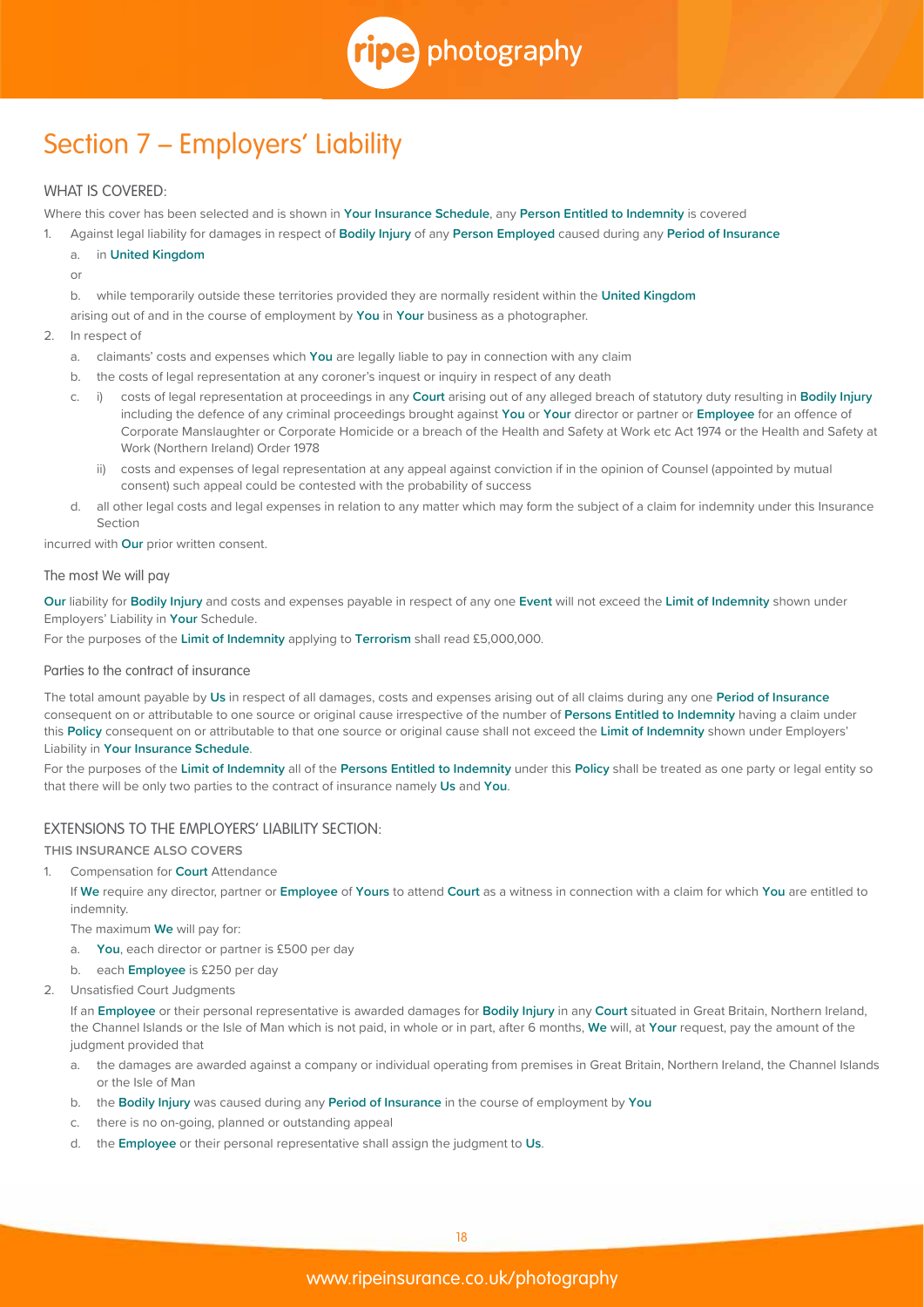

#### What is not covered:

## 1. **Offshore**

**We** will not indemnify **You** against liability arising **Offshore**.

2. Road Traffic Legislation

 Any legal liability for **Bodily Injury** in respect of which **You** are required to arrange insurance or security in accordance with road traffic legislation within the European Union.

- 3. Any legal liability for
	- a. fines or penalties
	- b. the costs of appeal against any improvement or prohibition notices
	- c. fees for intervention payable under the Health and Safety Fees (Regulations) 2012 compensation ordered or awarded by a **Court** of Criminal Jurisdiction.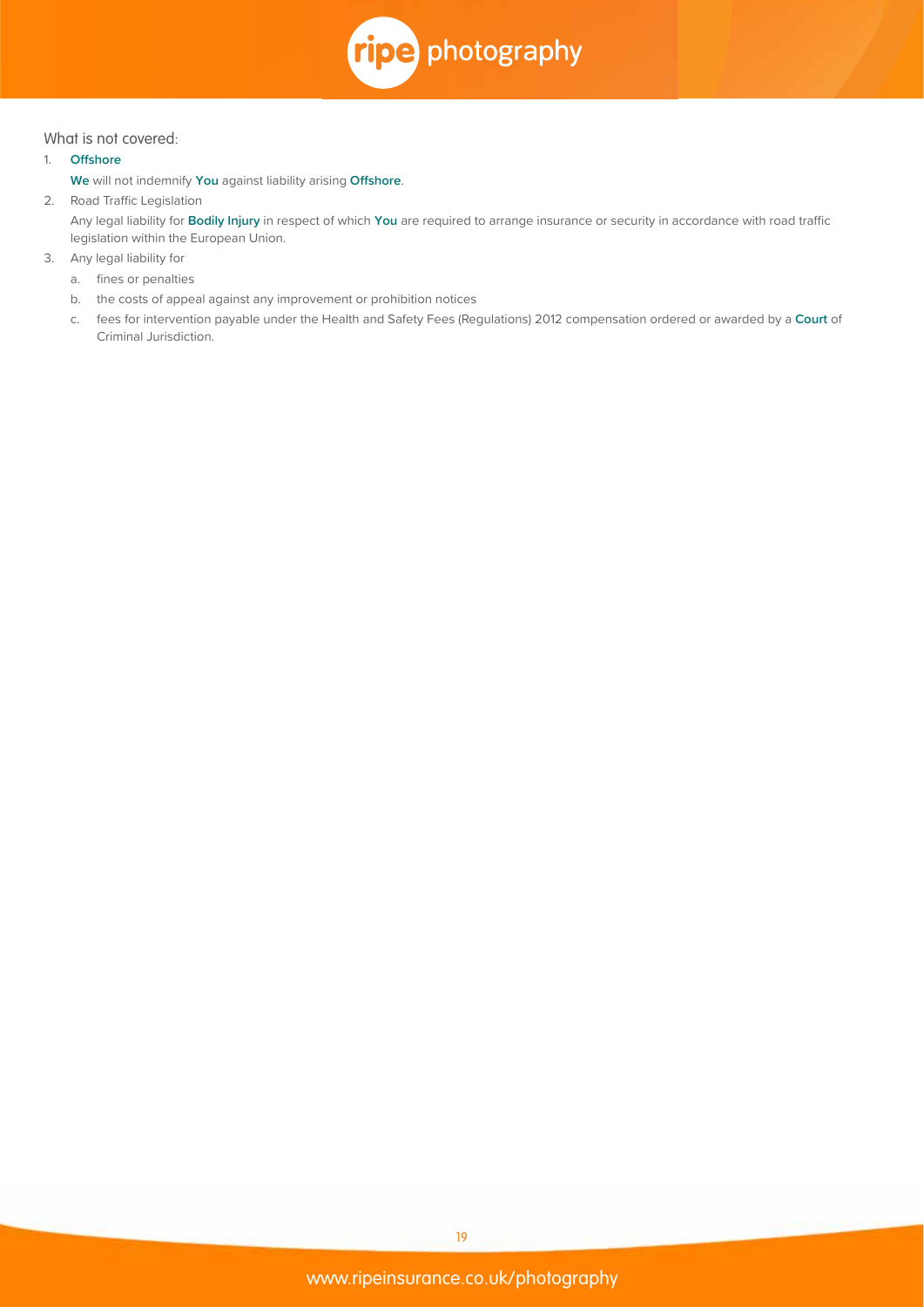

# **Endorsements**

**Endorsements** are only applicable where they are show on **Your Insurance Schedule** in **Your** policy documents

#### 1. HIRED IN EQUIPMENT

Cover is extended to include **Hired in Equipment** up to the limit stated in **Your Insurance Schedule**

# 2. DAMAGE OR THEFT OF YOUR PORTFOLIO

 Cover is extended to include Theft or **Accidental Damage** to **Your Portfolio** with a value of up to £2,000. This provides cover for the value of materials and labour required for reproducing, re-laminating and re-printing

### 3. ASSOCIATES COVER

 The insured person named on the **Insurance Schedule** is extended to include any associates, helpers or employees who are connected to **Your** use of the **Photography Equipment**, who are a **United Kingdom** resident

### 4. MOBILE PHONES AND TABLETS

 **Photography Equipment** is extended to include mobile phones and tablets used in connection with your photography activities. The maximum amount payable under this section is £1,000 per claim and £2,000 in aggregate during any one **Period of Insurance**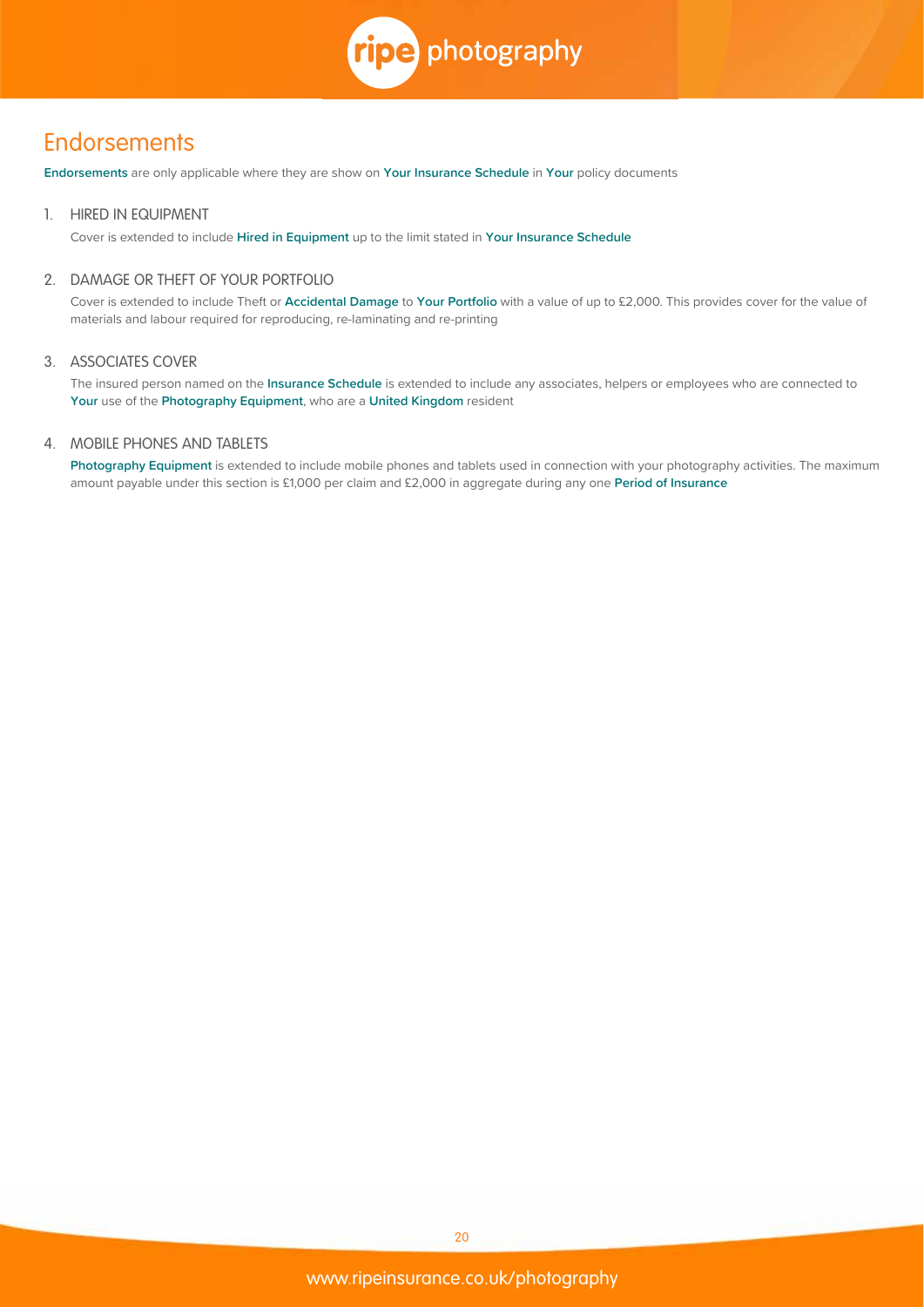

# General Conditions

The following conditions apply to the whole of this **Policy**. Any other conditions are shown in the Sections to which they apply.

- 1. **You** must exercise reasonable care to prevent **Accident**, injury, theft or damage and at all times act as if uninsured.
- 2. **You** must take reasonable steps to maintain any property and/or **Photography Equipment** in a good state of repair
- 3. If **You** are a photo journalist **You** must not undertake any work for national or international newspapers or magazines or their websites
- 4. **You** must not retail photographic goods other than finished photos or photo albums
- 5. **You** must exercise reasonable care to prevent **Accident**, injury, theft or damage and at all times act as if uninsured
- 6. **You** shall reimburse to **Us** any expenses not covered by this insurance, which are incurred by **Us** on **Your** behalf
- 7. If **You** or any person acting on **Your** behalf shall make any claim or statement knowing the same to be false or fraudulent as regards the amount or otherwise, then this insurance shall become void and all claims hereunder shall be forfeited
- 8. If there is any other insurance covering the same claim, or would have covered the claim but for the existence of this policy, **We** will not make any payment under Public Liability until all cover under that other insurance is exhausted. For all other claims **We** will not pay more than our share of the claim, even if the other insurer refuses the claim

**Important note**

 This condition will not have the effect of leaving **You** without cover for any claim and operates where there is any other insurance covering the same claim (or would have in the absence of this policy) and determines how those insurance policies apply.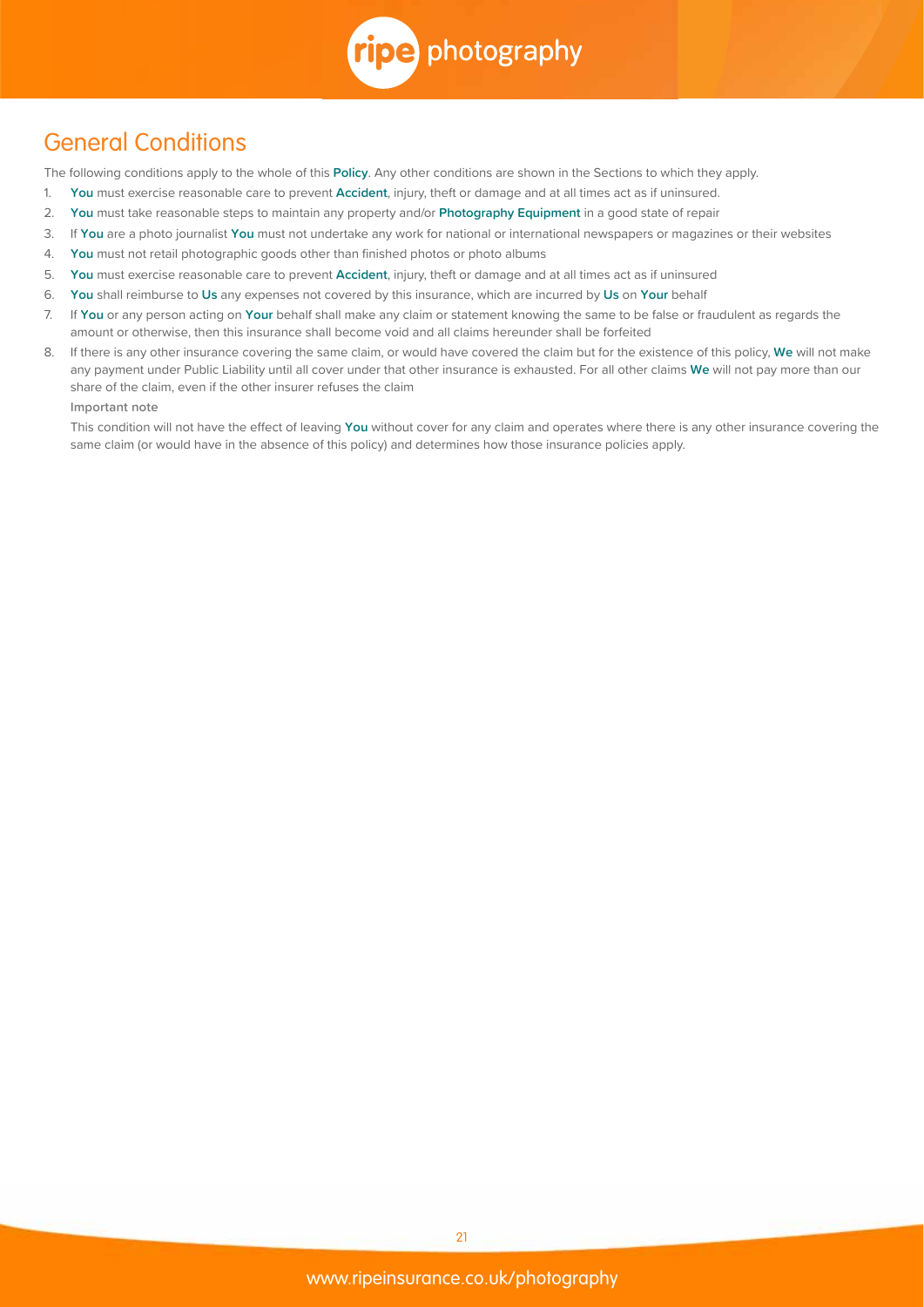ripe photography

# General Exclusions

# GENERAL EXCLUSIONS APPLICABLE TO ALL SECTIONS OF THIS INSURANCE:

This **Policy** does not provide cover for any **Accidental Damage**, theft or any legal liability of whatsoever nature, directly or indirectly caused, contributed to, by or happening through or in the consequence of:

- 1. Anything which occurred before the **Period of Insurance**
- 2. Any claims arising outside of the **Territorial Limits** or where the foreign office advises against travel
- 3. Any consequence whatsoever which is the direct or indirect result of any of the following, or anything connected with any of the following, whether or not such consequence has been contributed to by any other cause or event:

 war, invasion, act of foreign enemy, hostilities or a warlike operation or operations (whether war be declared or not), civil war, mutiny, rebellion, revolution, military rising, insurrection, civil commotion assuming the proportions of or amounting to an uprising, military or usurped power.

- 4. Ionizing radiation or contamination by radioactivity from any nuclear fuel, or from any nuclear waste from burning nuclear fuel
- 5. Radioactive, toxic, explosive or other hazardous properties of any explosive nuclear assembly or nuclear component thereof

#### GENERAL EXCLUSIONS APPLICABLE TO ALL SECTIONS OF THIS INSURANCE OTHER THAN SECTION 7 (EMPLOYERS' LIABILITY):

- 1. Any claims caused by or in connection with work airside, aerial work (above 10m from ground level, either inside or outside a building), trackside motorsport, underwater, photo journalism undertaking work for national, international newspapers, magazines or their websites or any other potentially hazardous work
- 2. Any claims arising from **You** processing work for another photographer
- 3. Any claims arising out of or in connection with mobile phones or tablets including smartphones unless the mobile phone and tablet endorsement has been selected, the additional premium paid and the endorsement is showing on your **Insurance Schedule**
- 4. Arising out of or in connection with the use of a drone or unmanned aerial vehicles
- 5. Any act of fraud or dishonesty by **You** or anyone acting on **Your** behalf
- 6. Arising from any known circumstance of which **You** had become aware prior to the insurance inception and which **You** would at any time prior to the insurance inception have considered may give rise to a claim or claims
- 7. Any consequence whatsoever which is directly or indirectly caused by nuclear and/or chemical and/or biological and/or radiological means, or anything connected with those means, and which is the direct or indirect result of Terrorism, or anything connected with Terrorism, whether or not such consequence has been contributed to by any other cause or event.

Terrorism is defined as any act or acts including, but not limited to:

- a. the use or threat of force and/or violence and/or
- b. harm or damage to life or to property (or the threat of such harm or damage) including, but not limited to, harm or damage by nuclear and/ or chemical and/or biological and/or radiological means caused or occasioned by any person(s) or group(s) of persons in whole or in part for political, religious, ideological or similar purposes including, but not limited to, the intention to influence any government and/or to put the public or any section of the public in fear, or is claimed to be caused or occasioned in whole or in part for such purposes.
- 8. Pressure waves from aircraft or other aerial devices travelling at supersonic speeds; or
- 9. Any claim:
	- a. deliberately caused by; or
	- b. arising from a criminal act caused by;
	- **You** or any other person living with **You**.
- 10. Any claim resulting from **Your**:
	- a. suicide, attempted suicide, or deliberate self-inflected injury
	- b. reckless and deliberate exposure to known danger (except in an attempt to save life),
	- c. consumption of drugs (other than drugs taken under medical supervision and not for treating alcohol addiction)
	- d. consumption of alcohol to an extent that **You** suffer mental or physical impairment, which is the principal cause of the claim, or results in **You** doing something uncharacteristically reckless or dangerous.

## SANCTION LIMITATION AND EXCLUSION CLAUSE

**We** shall not provide cover nor shall **We** be liable to pay any claim or provide any benefit hereunder to the extent that the provision of such cover, payment of such claim or provision of such benefit would expose **Us** to any sanction, prohibition or restriction under United Nations resolutions or the trade or economic sanctions, laws or regulations of the European Union, **United Kingdom** or United States of America.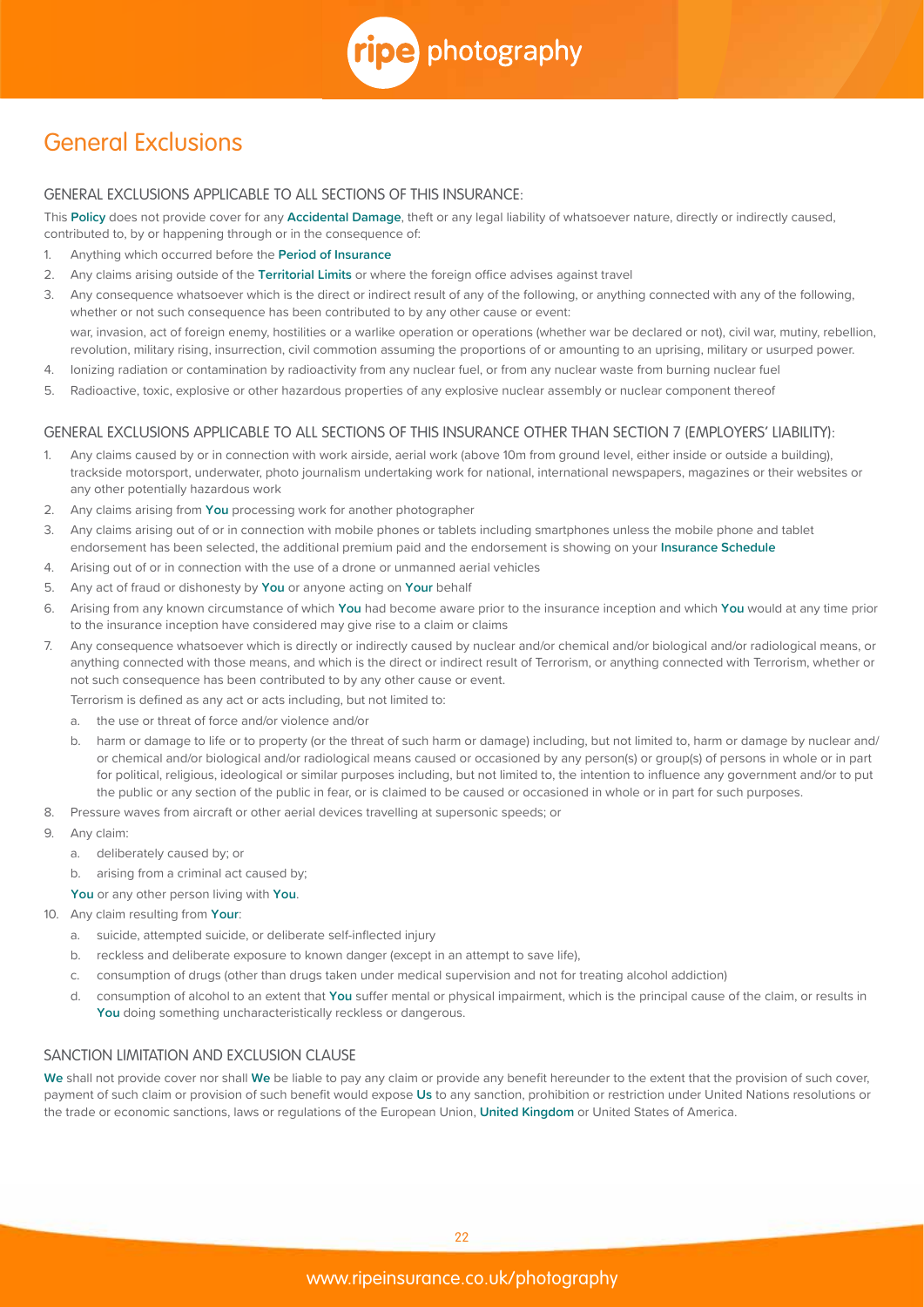

# Complaints Procedure

#### Our commitment to customer service

We are committed to going the extra mile for our customers. If you believe that we have not delivered the service you expected, we want to hear from you so that we can try to put things right. We take all complaints seriously and following the steps below will help us understand your concerns and give you a fair response.

# HOW TO COMPLAIN

- Please quote your policy number and claim reference (if applicable) in all correspondence so that your concerns may be dealt with speedily.
- If you are unhappy with any element of the cover we provide or any aspect of our service or have a cause for complaint, please contact:

| Subject          | Contact                                                                                                                                                                                                                                                                                                       |
|------------------|---------------------------------------------------------------------------------------------------------------------------------------------------------------------------------------------------------------------------------------------------------------------------------------------------------------|
| A claim          | Please contact Davies Group Customer Relations:<br>Email - customer.care@davies-group.com<br>Post – Davies Managed Systems Limited, PO BOX 2801, Hanley, Stoke on Trent, ST4 5DN<br>٠<br>Phone - 01782 339128<br>Details of the Davies Group internal complaint-handling procedures are available on request. |
| All other maters | Please contact Ripe Insurance:<br>Email - complaints@ripeinsurance.co.uk<br>Post – Ripe Insurance, The Royals 353 Altrincham Road, Manchester, M22 4BJ<br>$\bullet$<br>Phone - 0344 274 3721                                                                                                                  |

# COMPLAINTS PROCESS

We will:

- Acknowledge all complaints promptly
- Investigate quickly and thoroughly
- Keep you informed of progress
- Do everything possible to resolve your complaint
- Use the information from your complaint to proactively improve our service in the future.

Once your complaint is reviewed, a final decision will be issued in writing within 8 weeks of the date your complaint is received.

## IF YOU ARE STILL NOT HAPPY

If you are still unhappy after our review, or you have not received a written offer of resolution within 8 weeks of the date we received your complaint, you may be eligible to refer your case to the Financial Ombudsman Service (FOS). The FOS is an independent body that arbitrates on complaints. They can be contacted at:

- Post: Financial Ombudsman Service, Exchange Tower, Harbour, Exchange Square, London E14 9SR
- Telephone: 0800 0234567 (Calls from UK landlines and mobiles are free) or 0300 1239123 (for mobile users)
- Email: complaint.info@financial-ombudsman.org.uk
- Website: www.financial-ombudsman.org.uk

You have the right to refer your complaint to the Financial Ombudsman, free of charge, but you must do so within six months from the date of the final response letter. If you do not refer your compliant in time, the Ombudsman will not have our permission to consider your complaint and so will only be able to do so in very limited circumstances. This does not affect your right to take legal action, however, the FOS will not adjudicate on any case where litigation has commenced.

## YOUR RIGHTS

Your rights as a customer to take legal action remain unaffected by the existence or use of any complaint procedures referred to above. However, the Financial Ombudsman Service will not adjudicate on any cases where litigation has commenced.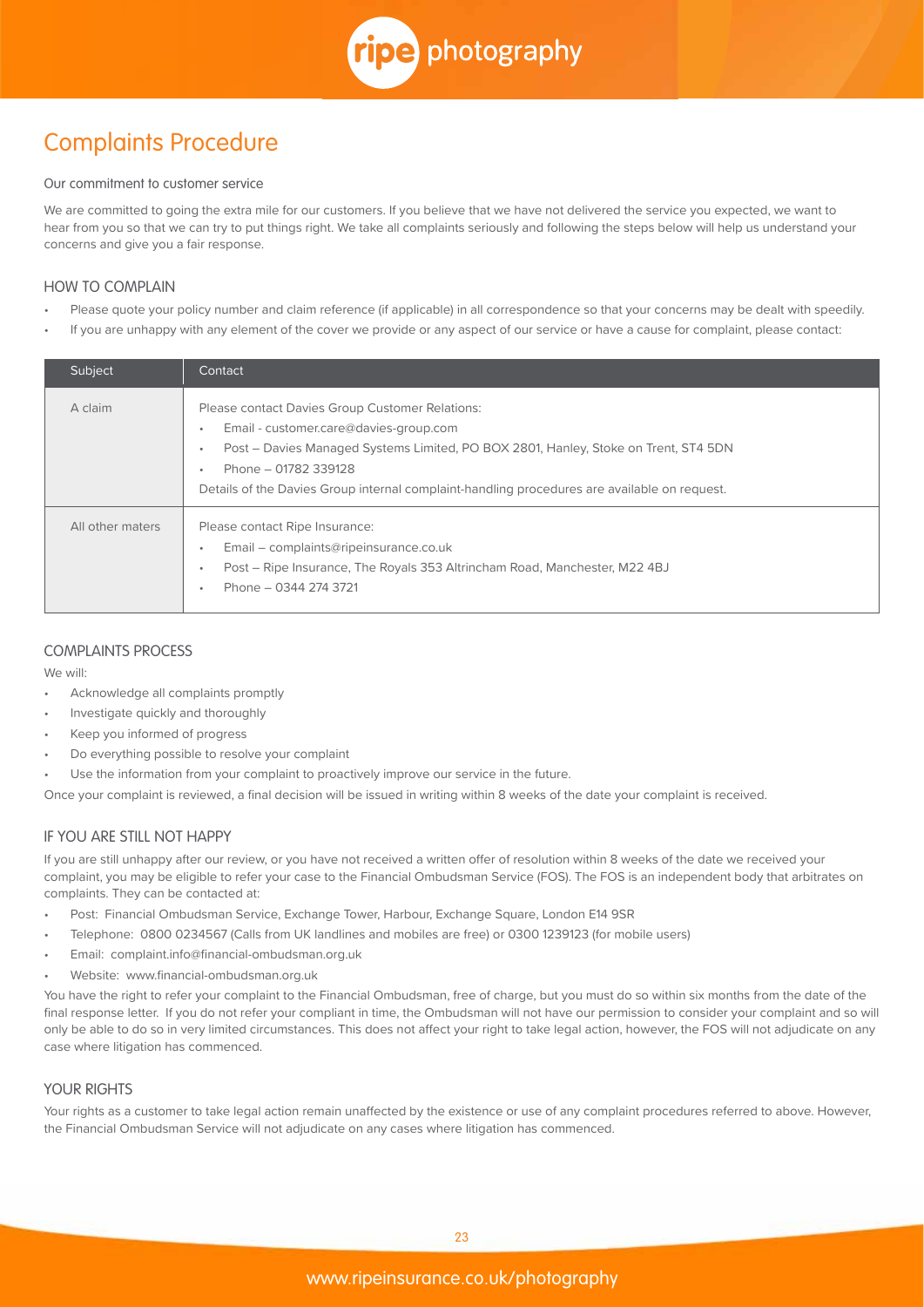

# THANK YOU FOR YOUR FEEDBACK

We value your feedback and at the heart of our brand we remain dedicated to treating our customers as individuals and giving them the best possible service at all times. If we have fallen short of this promise, we apologise and aim to do everything possible to put things right.

# THE FINANCIAL SERVICES COMPENSATION SCHEME (FSCS)

We are covered by the FSCS. If We are unable to meet Our financial obligations You may be entitled to Compensation from the scheme, depending on the type of insurance and the circumstances of the Claim.

For this type of insurance 90% of Your Claim is covered, without any upper limit. Further information about Compensation scheme arrangements is available at www.fscs.org.uk.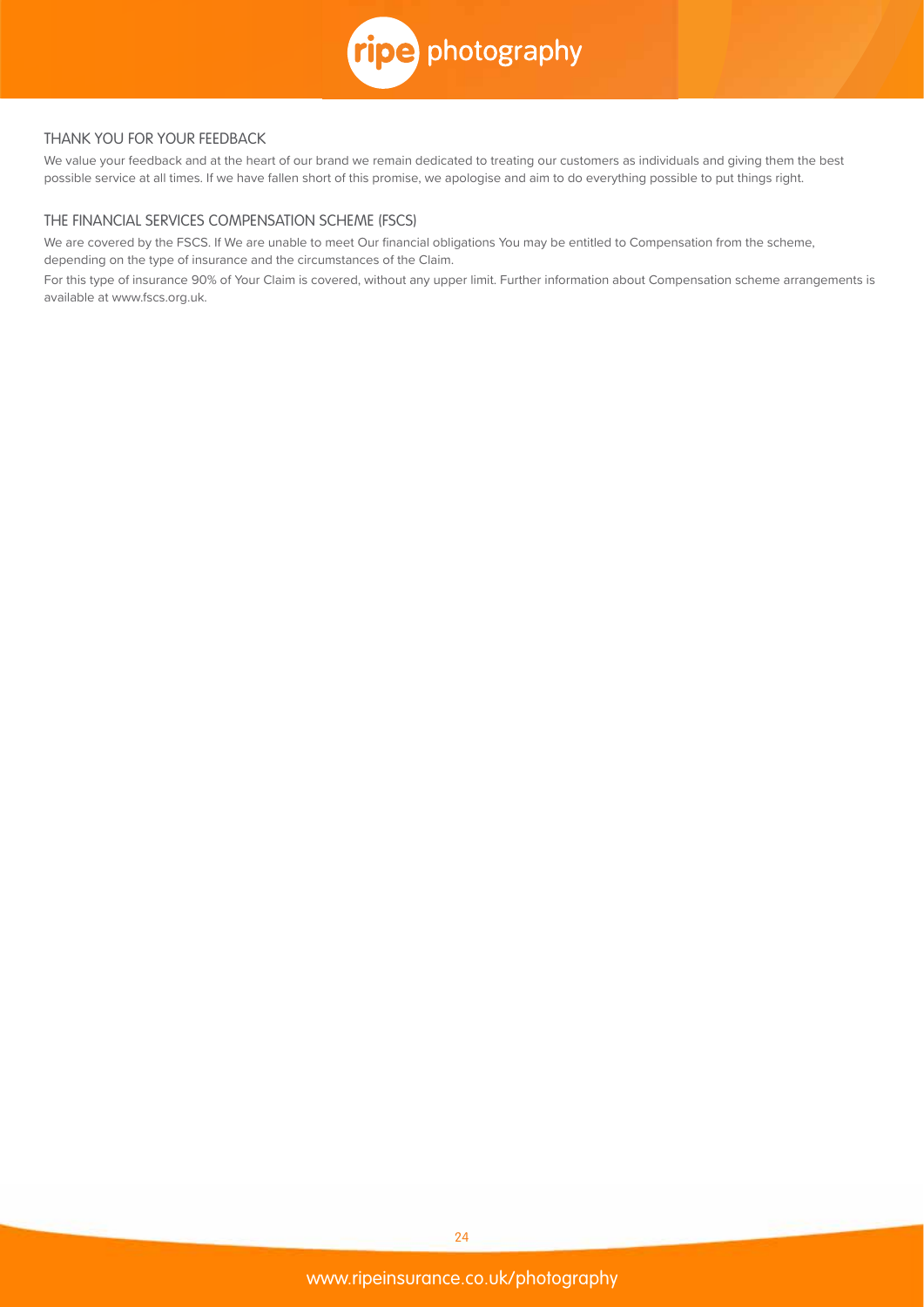

# Data Protection – Privacy Notice

The below information is how **We** deal with **Your** data protection as **Your** insurer. For further information on how **Your** broker handles **Your** data please refer the terms of business and privacy policy issued by them.

#### PERSONAL INFORMATION

**We** collect and use personal information about **You** so that **We** can provide **You** with a policy that suits **Your** insurance needs. This notice explains the most important aspects of how **We** use **Your** information but **You** can get more information about the terms **We** use and view **Our** full privacy policy at www.aviva.co.uk/privacypolicy or request a copy in writing to us at Aviva, Freepost, Mailing Exclusion Team, Unit 5, Wanlip Road Ind Est, Syston, Leicester, LE7 1PD.

**We** are the data controller responsible for this personal information as the insurer of the product. Additional controllers include your broker who are responsible for the sale and distribution of the product, and any applicable insurers, reinsurers or brokers we use.

# PERSONAL INFORMATION WE COLLECT AND HOW WE USE IT

**We** will use personal information collected from **You** and obtained from other sources:

- to provide **You** with insurance: **We** need this to decide if **We** can offer insurance to **You** and if so on what terms and also to administer **Your** policy, handle any claims and manage any renewal.
- to support legitimate interests that **We** have as a business. **We** need this to:
- manage arrangements **We** have with **Our** insurers, reinsurers and brokers **We** use, and for the detection and prevention of fraud,
- help **Us** better understand **Our** customers and improve **Our** customer engagement. This includes profiling and customer analytics which allows **Us** to make certain predictions and assumptions about **Your** interests, make correlations about **Our** customers to improve **Our** products and to suggest other products which may be relevant or of interest to customers.
- to meet any applicable legal or regulatory obligations: **We** need this to meet compliance requirements with **Our** regulators (e.g. Financial Conduct Authority), to comply with law enforcement and to manage legal claims, and
- to carry out other activities that are in the public interest: for example **We** may need to use personal information to carry out anti-money laundering checks.

The personal information **We** collect and use will include name, address, date of birth and financial information. If a claim is made **We** will also collect personal information about the claim from **You** and any relevant third parties. **We** may also need to ask for details relating to the health or any unspent offences or criminal convictions of **You**. **We** recognise that information about health and offences or criminal convictions is particularly sensitive information. **We** will ensure that **We** only use that information where **We** need to for **Our** insurance purposes (including assessing the terms of **Your** insurance contract, dealing with changes to **Your** policy and/or dealing with claims.

There may be times when **We** need consent to use personal information for a specific reason. If this happens **We** will make this clear to **You** at the time. If **You** give **Us** consent to using personal information, **You** are free to withdraw this at any time by contacting **Us** – refer to the "Contacting **Us**" details below. Please note that if consent to use this information is withdrawn **We** will not be able to continue to process the information **You** gave **Us** for this/these purposes(s). This would not affect **Our** use of the information where consent is not required.

Of course, **You** don't have to provide **Us** with any personal information, but if **You** don't provide the information **We** need **We** may not be able to proceed with **Your** application or any claim **You** make.

Some of the information **We** use as part of this application may be provided to **Us** by a third party. This may include information already held about **You** within the Aviva group, including details from previous quotes and claims, information **We** obtain from publicly available records, **Our** trusted third parties and from industry databases, including fraud prevention agencies and databases.

#### CREDIT REFERENCE AGENCY SEARCHES

To ensure the **We** have the necessary facts to assess **Your** insurance risk, verify **Your** identity, help prevent fraud and provide **You** with **Our** best premium and payment options, **We** may need to obtain information relating to **You** at quotation, renewal and in certain circumstances where policy amendments are requested. **We** or **Our** agents may undertake checks against publicly available information (such as electoral roll, county court judgments, bankruptcy orders or repossession(s)). Similar checks may be made when assessing claims.

The identity of **Our** Credit Reference Agency and the ways in which they use and share personal information, are explained in more detail at www.transunion.co.uk/crain.

# AUTOMATED DECISION MAKING

**We** carry out automated decision making to decide whether **We** can provide insurance to **You** and on what terms. In particular, **We** use an automated underwriting engine to process the personal information **You** provide as part of this application process. This will include **Your** age and the level of cover **You** choose. **We** do this to calculate the insurance risk and how much the cover will cost **You**. Without this information **We** are unable to provide a price that is relevant to **Your** individual circumstances and needs. **We** regularly check the way **Our** underwriting engine works to ensure **We** are being fair to **Our** customers. After the automatic decision has been made, **You** have the right to speak to someone from Aviva who may review the decision and provide a more detailed explanation. If **You** wish to invoke this right please contact **Us** at dataprt@aviva.com.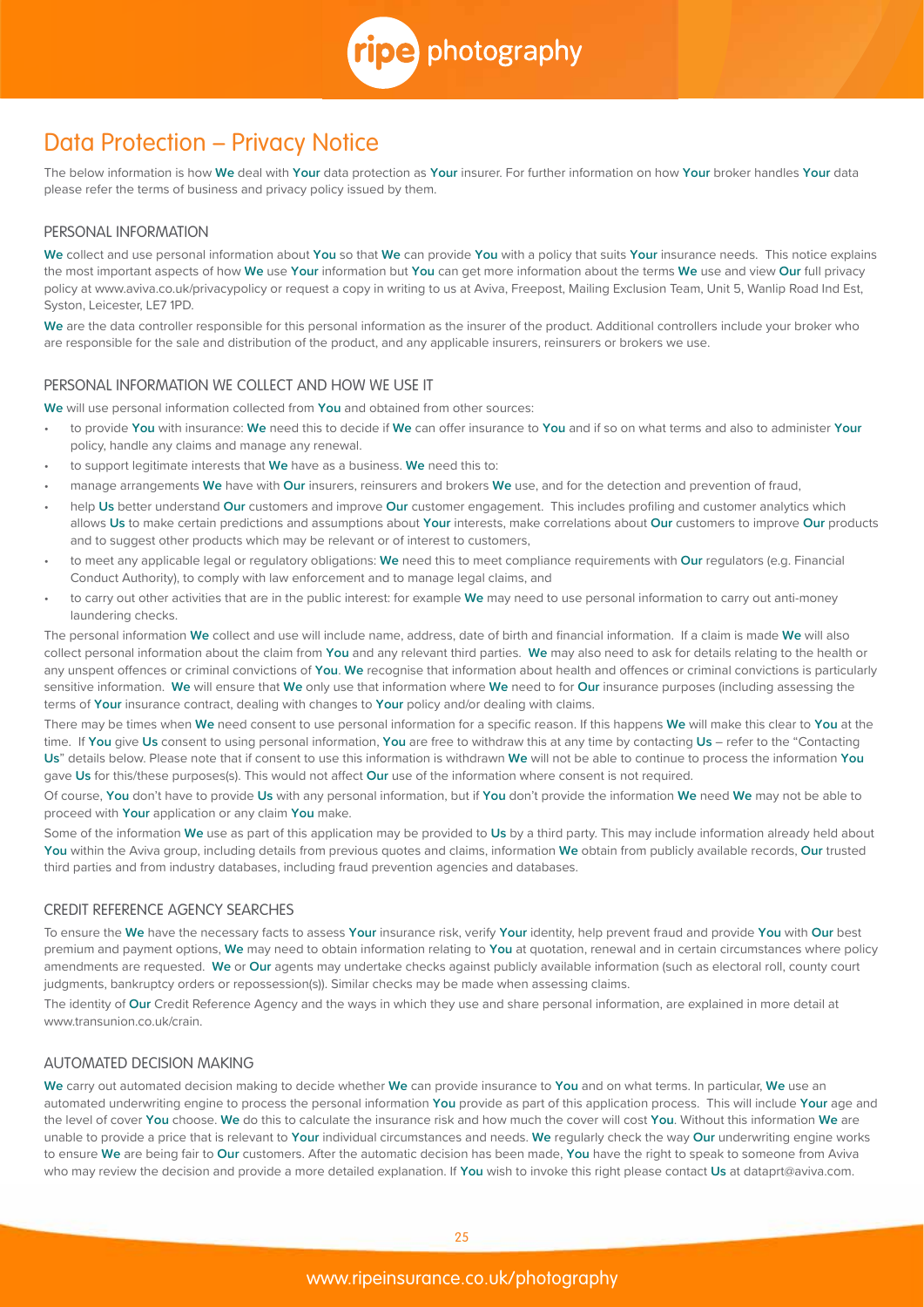

# HOW WE SHARE YOUR PERSONAL INFORMATION WITH OTHERS

**We** may share **Your** personal information:

- with the Aviva group, **Our** agents and third parties who provide services to **Us**, and **Your** intermediary and other insurers (either directly or via those acting for the insurer such as loss adjusters or investigators) to help **Us** administer **Our** products and services,
- with regulatory bodies and law enforcement bodies, including the police, e.g. if **We** are required to do so to comply with a relevant legal or regulatory obligation,
- with other organisations including insurers, public bodies and the police (either directly or using shared databases) for fraud prevention and detection purposes,
- with reinsurers who provide reinsurance services to Aviva and for each other in respect of risks underwritten by Aviva, with insurers who cover Aviva under its group insurance policies and with **Our** brokers who arrange and manage such reinsurance and insurance arrangements. They will use **Your** data to decide whether to provide reinsurance and insurance cover, arrange and manage such cover, assess and deal with reinsurance and insurance claims under such cover and to meet legal obligations. They will keep **Your** data for the period necessary for these purposes and may need to disclose it to other companies within their group, their agents and third party service providers, law enforcement and regulatory bodies.

Some of the organisations **We** share information with may be located outside of the European Economic Area ("EEA"). **We** will always take steps to ensure that any transfer of information outside of Europe is carefully managed to protect **Your** privacy rights. For more information on this please see **Our** Privacy Policy or contact **Us**.

#### HOW LONG WE KEEP YOUR PERSONAL INFORMATION FOR

**We** maintain a retention policy to ensure **We** only keep personal information for as long as **We** reasonably need it for the purposes explained in this notice. **We** need to keep information for the period necessary to administer **Your** insurance and deal with claims and queries on **Your** policy. **We** may also need to keep information after **Our** relationship with **You** has ended, for example to ensure **We** have an accurate record in the event of any complaints or challenges, carry out relevant fraud checks, or where **We** are required to do so for legal, regulatory or tax purposes.

### YOUR RIGHTS

**You** have various rights in relation to **Your** personal information, including the right to request access to **Your** personal information, correct any mistakes on **Our** records, erase or restrict records where they are no longer required, object to use of personal information based on legitimate business interests, including profiling and marketing, ask not to be subject to automated decision making if the decision produces legal or other significant effects on **You**, and data portability. For more details in relation to **Your** rights, including how to exercise them, please see **Our** full privacy policy or contact **Us** – refer to the "Contacting **Us**" details below.

## CONTACTING US

If **You** have any questions about how **We** use personal information, or if **You** want to exercise **Your** rights stated above, please contact **Our** Data Protection team by either emailing them at dataprt@aviva.com or writing to the Data Protection Officer, Level 5, Pitheavlis, Perth PH2 0NH. If **You** have a complaint or concern about how **We** use **Your** personal information, please contact **Us** in the first instance and **We** will attempt to resolve the issue as soon as possible. **You** also have the right to lodge a complaint with the Information Commissioners Office at any time.